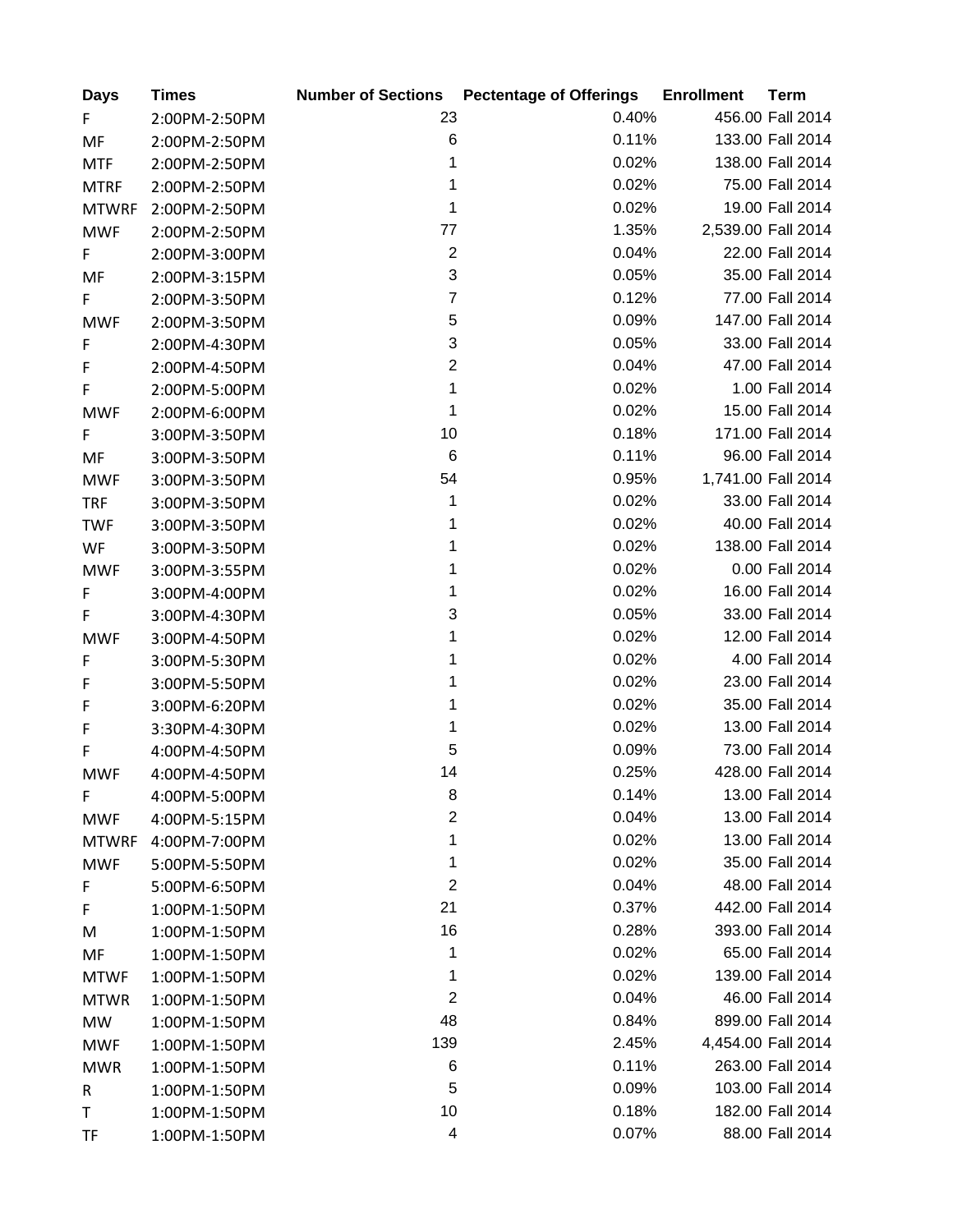| <b>TR</b>  | 1:00PM-1:50PM | 13                      | 0.23% | 264.00 Fall 2014 |
|------------|---------------|-------------------------|-------|------------------|
| W          | 1:00PM-1:50PM | 24                      | 0.42% | 530.00 Fall 2014 |
| WF         | 1:00PM-1:50PM | $\boldsymbol{2}$        | 0.04% | 43.00 Fall 2014  |
| F.         | 1:00PM-2:00PM | 1                       | 0.02% | 18.00 Fall 2014  |
| MW         | 1:00PM-2:15PM | 5                       | 0.09% | 84.00 Fall 2014  |
| <b>TR</b>  | 1:00PM-2:15PM | 3                       | 0.05% | 113.00 Fall 2014 |
| W          | 1:00PM-2:15PM | 1                       | 0.02% | 13.00 Fall 2014  |
| F.         | 1:00PM-2:30PM | 1                       | 0.02% | 2.00 Fall 2014   |
| MT         | 1:00PM-2:30PM | $\overline{c}$          | 0.04% | 27.00 Fall 2014  |
| MW         | 1:00PM-2:30PM | $\mathbf{2}$            | 0.04% | 32.00 Fall 2014  |
| T.         | 1:00PM-2:30PM | $\mathbf{1}$            | 0.02% | 18.00 Fall 2014  |
| W          | 1:00PM-2:30PM | $\mathbf{1}$            | 0.02% | 18.00 Fall 2014  |
| MW         | 1:00PM-2:40PM | $\boldsymbol{2}$        | 0.04% | 57.00 Fall 2014  |
| F          | 1:00PM-2:50PM | $\boldsymbol{2}$        | 0.04% | 35.00 Fall 2014  |
| M          | 1:00PM-2:50PM | 13                      | 0.23% | 228.00 Fall 2014 |
| <b>MW</b>  | 1:00PM-2:50PM | $\overline{7}$          | 0.12% | 136.00 Fall 2014 |
| <b>MWF</b> | 1:00PM-2:50PM | 3                       | 0.05% | 64.00 Fall 2014  |
| R          | 1:00PM-2:50PM | 10                      | 0.18% | 341.00 Fall 2014 |
| T          | 1:00PM-2:50PM | 9                       | 0.16% | 196.00 Fall 2014 |
| <b>TR</b>  | 1:00PM-2:50PM | 6                       | 0.11% | 78.00 Fall 2014  |
| W          | 1:00PM-2:50PM | 9                       | 0.16% | 339.00 Fall 2014 |
| R          | 1:00PM-3:00PM | 1                       | 0.02% | 11.00 Fall 2014  |
| W          | 1:00PM-3:00PM | $\boldsymbol{2}$        | 0.04% | 31.00 Fall 2014  |
| M          | 1:00PM-3:30PM | $\overline{7}$          | 0.12% | 87.00 Fall 2014  |
| <b>MW</b>  | 1:00PM-3:30PM | $\boldsymbol{2}$        | 0.04% | 11.00 Fall 2014  |
| R          | 1:00PM-3:30PM | 8                       | 0.14% | 129.00 Fall 2014 |
| T          | 1:00PM-3:30PM | $\overline{7}$          | 0.12% | 97.00 Fall 2014  |
| <b>TR</b>  | 1:00PM-3:30PM | $\overline{2}$          | 0.04% | 79.00 Fall 2014  |
| W          | 1:00PM-3:30PM | 10                      | 0.18% | 75.00 Fall 2014  |
| M          | 1:00PM-3:40PM | $\mathbf{1}$            | 0.02% | 8.00 Fall 2014   |
| F          | 1:00PM-3:45PM | 1                       | 0.02% | 4.00 Fall 2014   |
| M          | 1:00PM-3:45PM | 1                       | 0.02% | 10.00 Fall 2014  |
| F          | 1:00PM-3:50PM | $\overline{\mathbf{c}}$ | 0.04% | 21.00 Fall 2014  |
| M          | 1:00PM-3:50PM | 5                       | 0.09% | 95.00 Fall 2014  |
| R          | 1:00PM-3:50PM | $\overline{\mathbf{c}}$ | 0.04% | 27.00 Fall 2014  |
| Τ          | 1:00PM-3:50PM | $\mathbf{2}$            | 0.04% | 22.00 Fall 2014  |
| W          | 1:00PM-3:50PM | 5                       | 0.09% | 86.00 Fall 2014  |
| WF         | 1:00PM-3:50PM | 1                       | 0.02% | 13.00 Fall 2014  |
| F          | 1:00PM-4:00PM | $\overline{\mathbf{c}}$ | 0.04% | 12.00 Fall 2014  |
| M          | 1:00PM-4:00PM | $\overline{\mathbf{c}}$ | 0.04% | 7.00 Fall 2014   |
| R          | 1:00PM-4:00PM | $\mathbf{2}$            | 0.04% | 8.00 Fall 2014   |
| W          | 1:00PM-4:00PM | 1                       | 0.02% | 3.00 Fall 2014   |
| TR         | 1:00PM-4:30PM | 12                      | 0.21% | 80.00 Fall 2014  |
| W          | 1:00PM-4:30PM | 1                       | 0.02% | 12.00 Fall 2014  |
| F          | 1:00PM-4:50PM | 25                      | 0.44% | 313.00 Fall 2014 |
| M          | 1:00PM-4:50PM | $\overline{2}$          | 0.04% | 24.00 Fall 2014  |
| <b>MWF</b> | 1:00PM-4:50PM | 3                       | 0.05% | 27.00 Fall 2014  |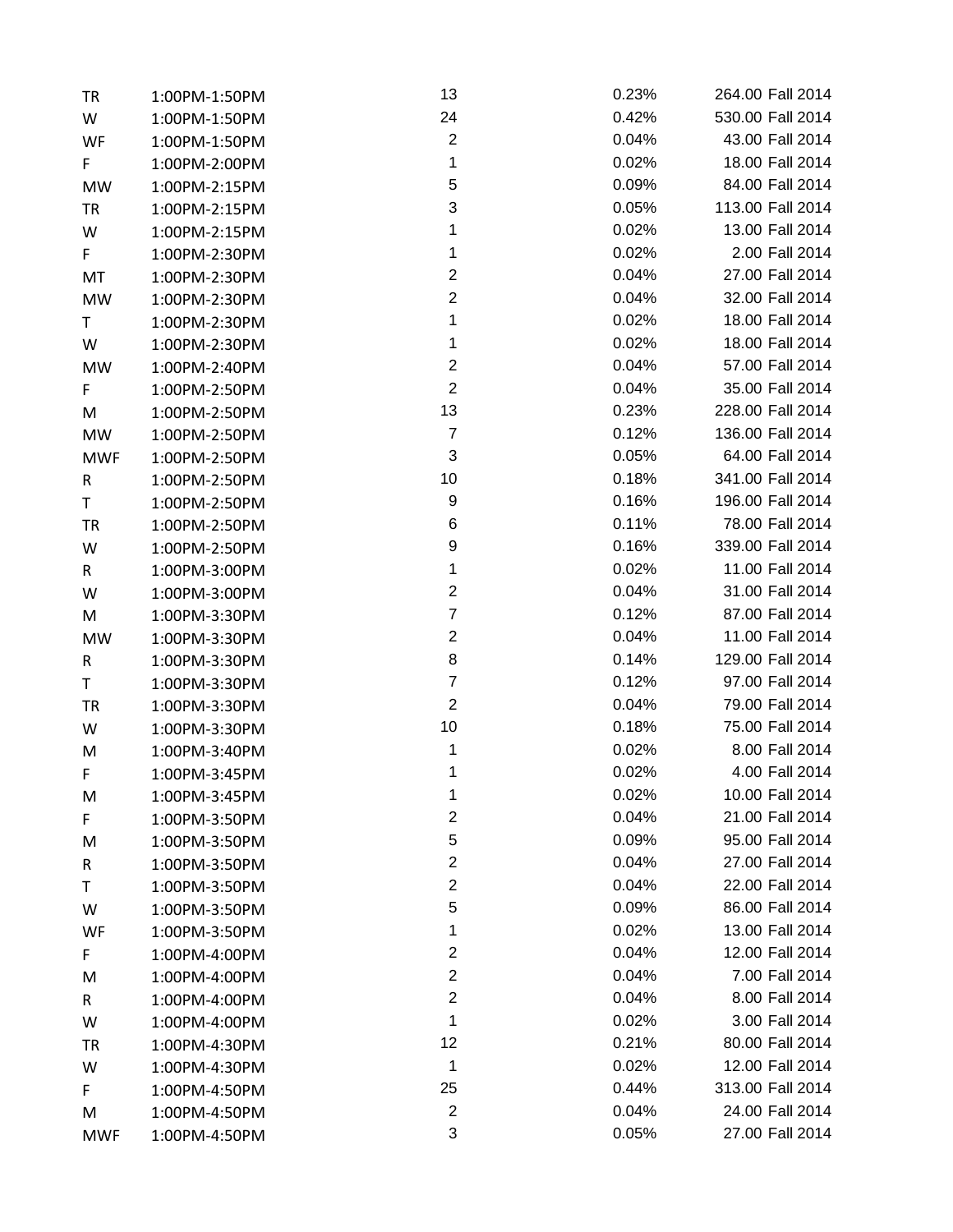| R           | 1:00PM-4:50PM   | 31                      | 0.55% | 335.00 Fall 2014   |
|-------------|-----------------|-------------------------|-------|--------------------|
| T.          | 1:00PM-4:50PM   | $\overline{2}$          | 0.04% | 32.00 Fall 2014    |
| W           | 1:00PM-4:50PM   | 15                      | 0.26% | 320.00 Fall 2014   |
| TR          | 1:00PM-5:00PM   | 1                       | 0.02% | 22.00 Fall 2014    |
| MT          | 1:15PM-2:30PM   | 1                       | 0.02% | 86.00 Fall 2014    |
| <b>MW</b>   | 1:15PM-2:30PM   | 1                       | 0.02% | 22.00 Fall 2014    |
| R           | 1:30PM-2:20PM   | $\overline{2}$          | 0.04% | 15.00 Fall 2014    |
| T           | 1:30PM-2:25PM   | 1                       | 0.02% | 125.00 Fall 2014   |
| <b>TR</b>   | 1:30PM-3:00PM   | 1                       | 0.02% | 19.00 Fall 2014    |
| M           | 1:30PM-3:20PM   | 1                       | 0.02% | 15.00 Fall 2014    |
| R           | 1:30PM-3:30PM   | $\overline{c}$          | 0.04% | 41.00 Fall 2014    |
| T           | 1:30PM-4:00PM   | 1                       | 0.02% | 5.00 Fall 2014     |
| <b>TR</b>   | 1:50PM-3:05PM   | 1                       | 0.02% | 11.00 Fall 2014    |
| M           | 1:50PM-3:50PM   | 1                       | 0.02% | 17.00 Fall 2014    |
| T           | 1:50PM-3:50PM   | 1                       | 0.02% | 17.00 Fall 2014    |
| W           | 1:50PM-3:50PM   | 1                       | 0.02% | 17.00 Fall 2014    |
| F.          | 10:00AM-10:50AM | 41                      | 0.72% | 1,035.00 Fall 2014 |
| M           | 10:00AM-10:50AM | 25                      | 0.44% | 409.00 Fall 2014   |
| MF          | 10:00AM-10:50AM | 8                       | 0.14% | 279.00 Fall 2014   |
| <b>MTR</b>  | 10:00AM-10:50AM | $\overline{2}$          | 0.04% | 38.00 Fall 2014    |
| <b>MTRF</b> | 10:00AM-10:50AM | $\mathbf{1}$            | 0.02% | 62.00 Fall 2014    |
| <b>MTWR</b> | 10:00AM-10:50AM | 1                       | 0.02% | 13.00 Fall 2014    |
| <b>MW</b>   | 10:00AM-10:50AM | 67                      | 1.18% | 1,516.00 Fall 2014 |
| <b>MWF</b>  | 10:00AM-10:50AM | 173                     | 3.04% | 5,220.00 Fall 2014 |
| R           | 10:00AM-10:50AM | $\sqrt{3}$              | 0.05% | 106.00 Fall 2014   |
| T           | 10:00AM-10:50AM | $\overline{\mathbf{4}}$ | 0.07% | 127.00 Fall 2014   |
| TR          | 10:00AM-10:50AM | 11                      | 0.19% | 188.00 Fall 2014   |
| W           | 10:00AM-10:50AM | 28                      | 0.49% | 746.00 Fall 2014   |
| WF          | 10:00AM-10:50AM | $\overline{2}$          | 0.04% | 58.00 Fall 2014    |
| <b>MW</b>   | 10:00AM-11:15AM | $\overline{2}$          | 0.04% | 78.00 Fall 2014    |
| W           | 10:00AM-11:15AM | 3                       | 0.05% | 23.00 Fall 2014    |
| MW          | 10:00AM-11:30AM | 1                       | 0.02% | 4.00 Fall 2014     |
| TR          | 10:00AM-11:30AM | $\overline{\mathbf{c}}$ | 0.04% | 21.00 Fall 2014    |
| W           | 10:00AM-11:30AM | 1                       | 0.02% | 0.00 Fall 2014     |
| F           | 10:00AM-11:50AM | 6                       | 0.11% | 137.00 Fall 2014   |
| M           | 10:00AM-11:50AM | 10                      | 0.18% | 141.00 Fall 2014   |
| <b>MWF</b>  | 10:00AM-11:50AM | 1                       | 0.02% | 29.00 Fall 2014    |
| R           | 10:00AM-11:50AM | 1                       | 0.02% | 16.00 Fall 2014    |
| T           | 10:00AM-11:50AM | 4                       | 0.07% | 219.00 Fall 2014   |
| W           | 10:00AM-11:50AM | 4                       | 0.07% | 224.00 Fall 2014   |
| WF          | 10:00AM-11:50AM | 1                       | 0.02% | 30.00 Fall 2014    |
| WR          | 10:00AM-11:50AM | $\overline{\mathbf{c}}$ | 0.04% | 138.00 Fall 2014   |
| F           | 10:00AM-12:00PM | 1                       | 0.02% | 26.00 Fall 2014    |
| R           | 10:00AM-12:00PM | 1                       | 0.02% | 7.00 Fall 2014     |
| Τ           | 10:00AM-12:00PM | 1                       | 0.02% | 13.00 Fall 2014    |
| W           | 10:00AM-12:00PM |                         | 0.02% | 4.00 Fall 2014     |
| M           | 10:00AM-12:30PM | 1                       | 0.02% | 17.00 Fall 2014    |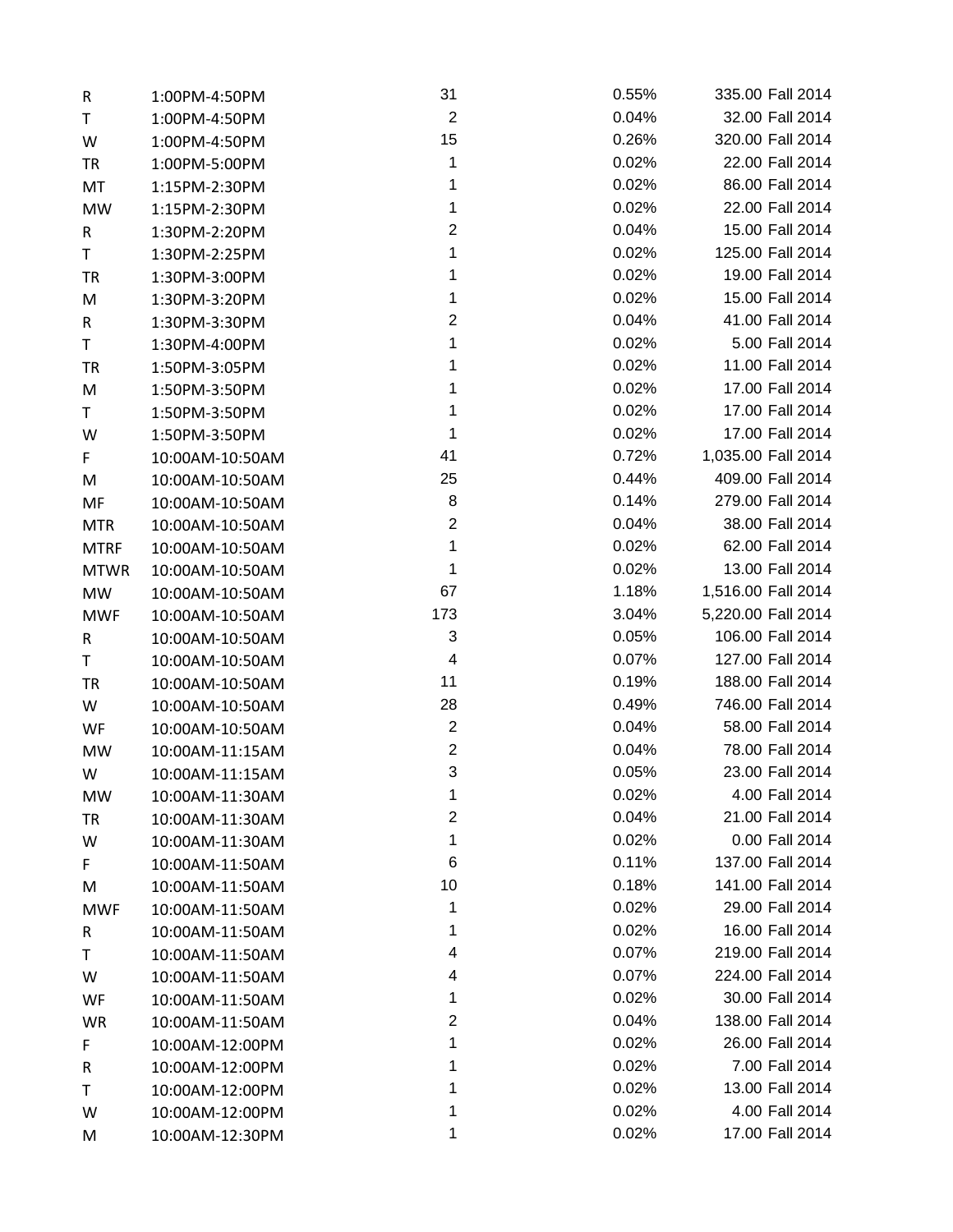| R           | 10:00AM-12:30PM | 1            | 0.02% | 16.00 Fall 2014    |
|-------------|-----------------|--------------|-------|--------------------|
| <b>TR</b>   | 10:00AM-12:30PM | 1            | 0.02% | 5.00 Fall 2014     |
| W           | 10:00AM-12:30PM | 1            | 0.02% | 11.00 Fall 2014    |
| F           | 10:00AM-12:50PM | 1            | 0.02% | 37.00 Fall 2014    |
| F           | 10:00AM-2:30PM  | 1            | 0.02% | 24.00 Fall 2014    |
| F           | 10:00AM-3:00PM  |              | 0.02% | 24.00 Fall 2014    |
| <b>MWF</b>  | 10:10AM-11:05AM | 1            | 0.02% | 35.00 Fall 2014    |
| F           | 10:20AM-11:50AM |              | 0.02% | 12.00 Fall 2014    |
| W           | 10:20AM-11:50AM | 1            | 0.02% | 17.00 Fall 2014    |
| Τ           | 10:30AM-11:25AM |              | 0.02% | 122.00 Fall 2014   |
| WF          | 10:30AM-11:45AM |              | 0.02% | 15.00 Fall 2014    |
| <b>TR</b>   | 10:30AM-12:00PM | 1            | 0.02% | 20.00 Fall 2014    |
| F.          | 10:30AM-12:30PM | 6            | 0.11% | 150.00 Fall 2014   |
| TR          | 10:48AM-12:08PM | 1            | 0.02% | 18.00 Fall 2014    |
| <b>MW</b>   | 11:00AM-1:00PM  | 1            | 0.02% | 16.00 Fall 2014    |
| <b>TR</b>   | 11:00AM-1:00PM  | 1            | 0.02% | 12.00 Fall 2014    |
| F           | 11:00AM-1:30PM  | 1            | 0.02% | 15.00 Fall 2014    |
| M           | 11:00AM-1:30PM  | 1            | 0.02% | 14.00 Fall 2014    |
| R           | 11:00AM-1:30PM  | 3            | 0.05% | 14.00 Fall 2014    |
| W           | 11:00AM-1:30PM  | 4            | 0.07% | 53.00 Fall 2014    |
| F           | 11:00AM-1:45PM  | 1            | 0.02% | 6.00 Fall 2014     |
| R           | 11:00AM-1:45PM  | 1            | 0.02% | 34.00 Fall 2014    |
| Τ           | 11:00AM-1:45PM  | 1            | 0.02% | 36.00 Fall 2014    |
| <b>TR</b>   | 11:00AM-1:45PM  |              | 0.02% | 33.00 Fall 2014    |
| F           | 11:00AM-1:50PM  |              | 0.02% | 28.00 Fall 2014    |
| M           | 11:00AM-1:50PM  | 1            | 0.02% | 35.00 Fall 2014    |
| R           | 11:00AM-1:50PM  | $\mathbf{2}$ | 0.04% | 52.00 Fall 2014    |
| Τ           | 11:00AM-1:50PM  | 1            | 0.02% | 38.00 Fall 2014    |
| W           | 11:00AM-1:50PM  | 1            | 0.02% | 33.00 Fall 2014    |
| F           | 11:00AM-11:50AM | 21           | 0.37% | 415.00 Fall 2014   |
| M           | 11:00AM-11:50AM | 17           | 0.30% | 635.00 Fall 2014   |
| MF          | 11:00AM-11:50AM | 4            | 0.07% | 98.00 Fall 2014    |
| <b>MTWR</b> | 11:00AM-11:50AM | 9            | 0.16% | 517.00 Fall 2014   |
| MW          | 11:00AM-11:50AM | 49           | 0.86% | 1,192.00 Fall 2014 |
| <b>MWF</b>  | 11:00AM-11:50AM | 176          | 3.10% | 5,146.00 Fall 2014 |
| R           | 11:00AM-11:50AM | 14           | 0.25% | 524.00 Fall 2014   |
| Τ           | 11:00AM-11:50AM | 14           | 0.25% | 575.00 Fall 2014   |
| TR          | 11:00AM-11:50AM | 46           | 0.81% | 1,080.00 Fall 2014 |
| TW          | 11:00AM-11:50AM | 1            | 0.02% | 18.00 Fall 2014    |
| <b>TWRF</b> | 11:00AM-11:50AM | 1            | 0.02% | 0.00 Fall 2014     |
| W           | 11:00AM-11:50AM | 19           | 0.33% | 569.00 Fall 2014   |
| WF          | 11:00AM-11:50AM | 1            | 0.02% | 15.00 Fall 2014    |
| MW          | 11:00AM-12:15PM | 5            | 0.09% | 99.00 Fall 2014    |
| <b>MWF</b>  | 11:00AM-12:15PM | 1            | 0.02% | 16.00 Fall 2014    |
| R           | 11:00AM-12:15PM | 3            | 0.05% | 77.00 Fall 2014    |
| Τ           | 11:00AM-12:15PM | 3            | 0.05% | 81.00 Fall 2014    |
| TR          | 11:00AM-12:15PM | 235          | 4.13% | 6,806.00 Fall 2014 |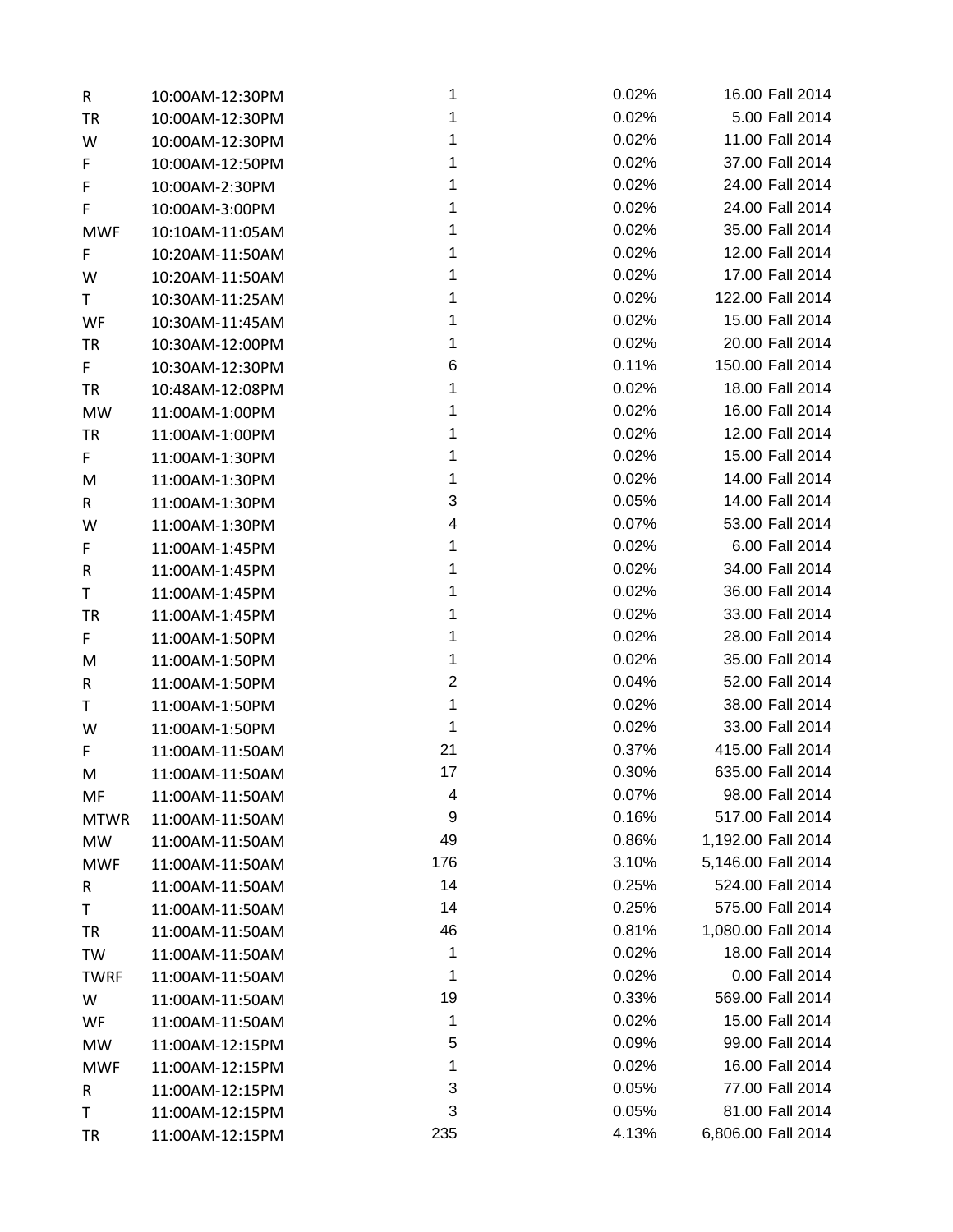| W           | 11:00AM-12:15PM | $\overline{\mathbf{c}}$ | 0.04% | 13.00 Fall 2014    |
|-------------|-----------------|-------------------------|-------|--------------------|
| M           | 11:00AM-12:30PM | 1                       | 0.02% | 17.00 Fall 2014    |
| MW          | 11:00AM-12:30PM | 1                       | 0.02% | 20.00 Fall 2014    |
| F           | 11:00AM-12:50PM | 4                       | 0.07% | 50.00 Fall 2014    |
| M           | 11:00AM-12:50PM | 8                       | 0.14% | 215.00 Fall 2014   |
| <b>MW</b>   | 11:00AM-12:50PM | 12                      | 0.21% | 157.00 Fall 2014   |
| R           | 11:00AM-12:50PM | $\,6$                   | 0.11% | 173.00 Fall 2014   |
| T.          | 11:00AM-12:50PM | 4                       | 0.07% | 91.00 Fall 2014    |
| <b>TR</b>   | 11:00AM-12:50PM | 5                       | 0.09% | 104.00 Fall 2014   |
| W           | 11:00AM-12:50PM | $\overline{7}$          | 0.12% | 156.00 Fall 2014   |
| T.          | 11:30AM-12:25PM | 1                       | 0.02% | 114.00 Fall 2014   |
| MT          | 11:30AM-12:45PM | 13                      | 0.23% | 96.00 Fall 2014    |
| MW          | 11:30AM-12:45PM | $\boldsymbol{2}$        | 0.04% | 34.00 Fall 2014    |
| MW          | 11:30AM-2:00PM  | 1                       | 0.02% | 7.00 Fall 2014     |
| W           | 11:30AM-2:30PM  | 1                       | 0.02% | 90.00 Fall 2014    |
| W           | 11:50AM-12:50PM | 1                       | 0.02% | 4.00 Fall 2014     |
| F           | 12:00PM-1:00PM  | 1                       | 0.02% | 8.00 Fall 2014     |
| F           | 12:00PM-1:30PM  | 1                       | 0.02% | 8.00 Fall 2014     |
| W           | 12:00PM-1:30PM  | 1                       | 0.02% | 19.00 Fall 2014    |
| F           | 12:00PM-1:45PM  | 3                       | 0.05% | 40.00 Fall 2014    |
| F           | 12:00PM-1:50PM  | 4                       | 0.07% | 68.00 Fall 2014    |
| M           | 12:00PM-1:50PM  | 8                       | 0.14% | 212.00 Fall 2014   |
| MW          | 12:00PM-1:50PM  | $\boldsymbol{9}$        | 0.16% | 118.00 Fall 2014   |
| R           | 12:00PM-1:50PM  | 1                       | 0.02% | 19.00 Fall 2014    |
| Τ           | 12:00PM-1:50PM  | 3                       | 0.05% | 172.00 Fall 2014   |
| <b>TR</b>   | 12:00PM-1:50PM  | 13                      | 0.23% | 114.00 Fall 2014   |
| W           | 12:00PM-1:50PM  | 5                       | 0.09% | 136.00 Fall 2014   |
| F.          | 12:00PM-12:50PM | 29                      | 0.51% | 705.00 Fall 2014   |
| M           | 12:00PM-12:50PM | 12                      | 0.21% | 248.00 Fall 2014   |
| MF          | 12:00PM-12:50PM | $\mathbf{1}$            | 0.02% | 48.00 Fall 2014    |
| <b>MTWR</b> | 12:00PM-12:50PM | $\overline{2}$          | 0.04% | 44.00 Fall 2014    |
| MW          | 12:00PM-12:50PM | 47                      | 0.83% | 1,076.00 Fall 2014 |
| <b>MWF</b>  | 12:00PM-12:50PM | 128                     | 2.25% | 4,463.00 Fall 2014 |
| R           | 12:00PM-12:50PM | 1                       | 0.02% | 11.00 Fall 2014    |
| T           | 12:00PM-12:50PM | 3                       | 0.05% | 59.00 Fall 2014    |
| TR          | 12:00PM-12:50PM | $\overline{2}$          | 0.04% | 40.00 Fall 2014    |
| W           | 12:00PM-12:50PM | 29                      | 0.51% | 616.00 Fall 2014   |
| WF          | 12:00PM-12:50PM | $\mathbf{1}$            | 0.02% | 24.00 Fall 2014    |
| F           | 12:00PM-2:00PM  | 12                      | 0.21% | 80.00 Fall 2014    |
| W           | 12:00PM-2:00PM  | 1                       | 0.02% | 13.00 Fall 2014    |
| M           | 12:00PM-2:30PM  | 3                       | 0.05% | 20.00 Fall 2014    |
| R           | 12:00PM-2:30PM  | 9                       | 0.16% | 88.00 Fall 2014    |
| Τ           | 12:00PM-2:30PM  | $\overline{7}$          | 0.12% | 132.00 Fall 2014   |
| W           | 12:00PM-2:30PM  | $\overline{\mathbf{c}}$ | 0.04% | 53.00 Fall 2014    |
| F           | 12:00PM-2:45PM  | 1                       | 0.02% | 9.00 Fall 2014     |
| M           | 12:00PM-2:45PM  | 1                       | 0.02% | 7.00 Fall 2014     |
| R           | 12:00PM-2:45PM  | 1                       | 0.02% | 12.00 Fall 2014    |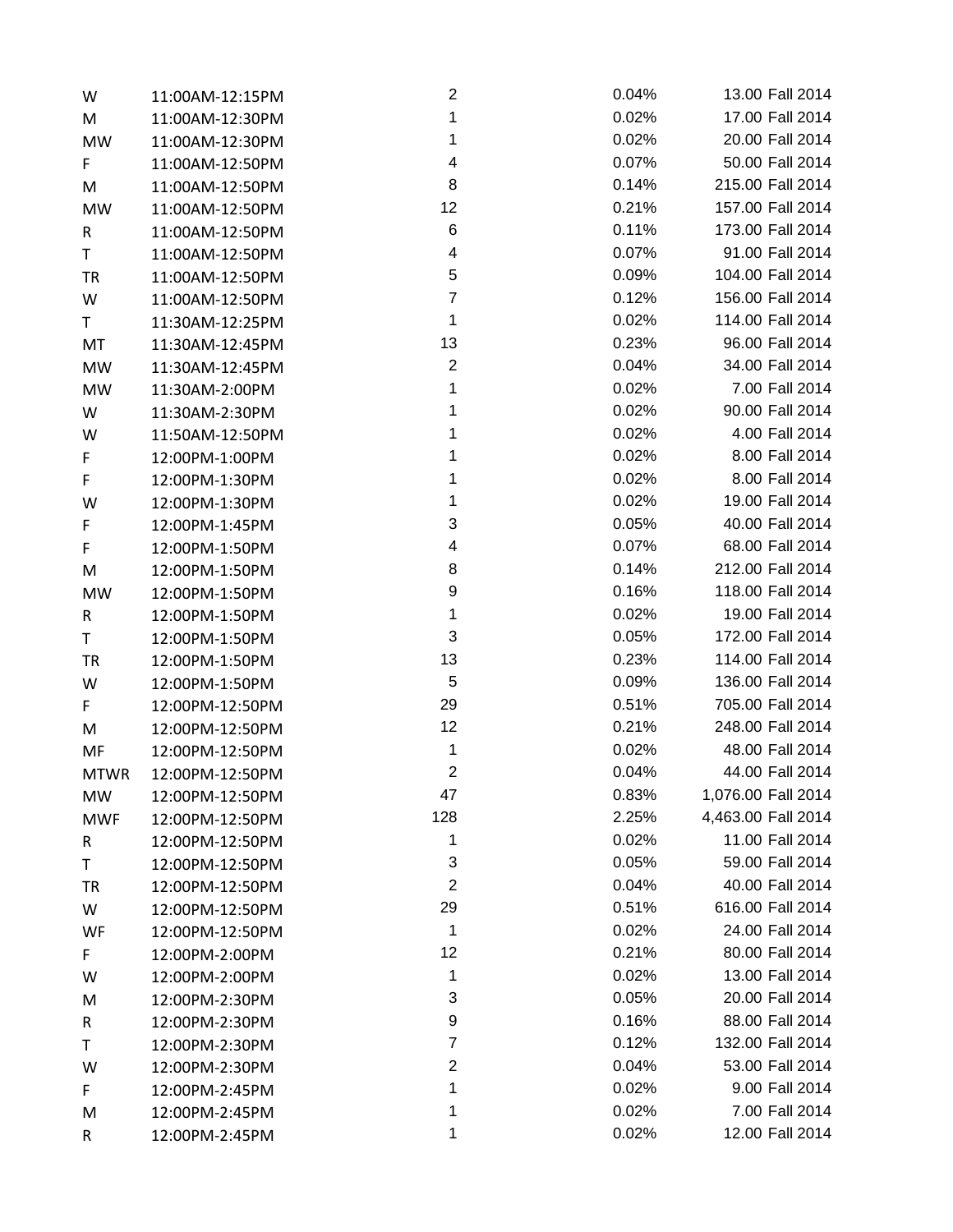| W           | 12:00PM-2:45PM | 3                         | 0.05% | 27.00 Fall 2014    |
|-------------|----------------|---------------------------|-------|--------------------|
| F.          | 12:00PM-2:50PM | $\sqrt{3}$                | 0.05% | 73.00 Fall 2014    |
| M           | 12:00PM-2:50PM | 8                         | 0.14% | 137.00 Fall 2014   |
| <b>MW</b>   | 12:00PM-2:50PM | $\overline{7}$            | 0.12% | 75.00 Fall 2014    |
| R           | 12:00PM-2:50PM | $\ensuremath{\mathsf{3}}$ | 0.05% | 56.00 Fall 2014    |
| T.          | 12:00PM-2:50PM | $\overline{2}$            | 0.04% | 56.00 Fall 2014    |
| TR          | 12:00PM-2:50PM | 11                        | 0.19% | 38.00 Fall 2014    |
| W           | 12:00PM-2:50PM | $\ensuremath{\mathsf{3}}$ | 0.05% | 72.00 Fall 2014    |
| <b>MW</b>   | 12:30PM-1:20PM | 1                         | 0.02% | 14.00 Fall 2014    |
| R           | 12:30PM-1:20PM | 10                        | 0.18% | 208.00 Fall 2014   |
| T.          | 12:30PM-1:20PM | 5                         | 0.09% | 100.00 Fall 2014   |
| TR          | 12:30PM-1:20PM | 31                        | 0.55% | 692.00 Fall 2014   |
| T.          | 12:30PM-1:25PM | 1                         | 0.02% | 123.00 Fall 2014   |
| <b>MW</b>   | 12:30PM-1:45PM | 5                         | 0.09% | 100.00 Fall 2014   |
| R           | 12:30PM-1:45PM | 5                         | 0.09% | 114.00 Fall 2014   |
| T           | 12:30PM-1:45PM | 6                         | 0.11% | 116.00 Fall 2014   |
| TR          | 12:30PM-1:45PM | 202                       | 3.55% | 6,574.00 Fall 2014 |
| W           | 12:30PM-1:45PM | 1                         | 0.02% | 14.00 Fall 2014    |
| R           | 12:30PM-1:50PM | 11                        | 0.19% | 43.00 Fall 2014    |
| T           | 12:30PM-1:50PM | 6                         | 0.11% | 41.00 Fall 2014    |
| M           | 12:30PM-2:20PM | 5                         | 0.09% | 120.00 Fall 2014   |
| R           | 12:30PM-2:20PM | 4                         | 0.07% | 99.00 Fall 2014    |
| T           | 12:30PM-2:20PM | $\ensuremath{\mathsf{3}}$ | 0.05% | 79.00 Fall 2014    |
| W           | 12:30PM-2:20PM | 4                         | 0.07% | 105.00 Fall 2014   |
| W           | 12:30PM-2:30PM | $\overline{\mathbf{c}}$   | 0.04% | 52.00 Fall 2014    |
| M           | 12:30PM-3:00PM | 1                         | 0.02% | 28.00 Fall 2014    |
| R           | 12:30PM-3:00PM | 1                         | 0.02% | 9.00 Fall 2014     |
| R           | 12:30PM-3:15PM | 1                         | 0.02% | 24.00 Fall 2014    |
| T           | 12:30PM-3:15PM | 3                         | 0.05% | 31.00 Fall 2014    |
| F           | 12:30PM-3:20PM | $\ensuremath{\mathsf{3}}$ | 0.05% | 69.00 Fall 2014    |
| М           | 12:30PM-3:20PM | 1                         | 0.02% | 24.00 Fall 2014    |
| R           | 12:30PM-3:20PM | $\overline{2}$            | 0.04% | 56.00 Fall 2014    |
| <b>TR</b>   | 12:30PM-3:20PM | 1                         | 0.02% | 41.00 Fall 2014    |
| W           | 12:30PM-3:20PM | 1                         | 0.02% | 24.00 Fall 2014    |
| S           | 12:30PM-3:30PM | 20                        | 0.35% | 175.00 Fall 2014   |
| M           | 2:00PM-2:50PM  | 21                        | 0.37% | 513.00 Fall 2014   |
| <b>MTR</b>  | 2:00PM-2:50PM  | 3                         | 0.05% | 59.00 Fall 2014    |
| <b>MTWR</b> | 2:00PM-2:50PM  | 3                         | 0.05% | 42.00 Fall 2014    |
| <b>MW</b>   | 2:00PM-2:50PM  | 33                        | 0.58% | 661.00 Fall 2014   |
| R           | 2:00PM-2:50PM  | 15                        | 0.26% | 459.00 Fall 2014   |
| Τ           | 2:00PM-2:50PM  | 13                        | 0.23% | 364.00 Fall 2014   |
| <b>TR</b>   | 2:00PM-2:50PM  | 16                        | 0.28% | 337.00 Fall 2014   |
| W           | 2:00PM-2:50PM  | 37                        | 0.65% | 974.00 Fall 2014   |
| T           | 2:00PM-3:00PM  | 1                         | 0.02% | 22.00 Fall 2014    |
| <b>TR</b>   | 2:00PM-3:00PM  | 1                         | 0.02% | 5.00 Fall 2014     |
| MW          | 2:00PM-3:15PM  | 40                        | 0.70% | 841.00 Fall 2014   |
| R           | 2:00PM-3:15PM  | 15                        | 0.26% | 270.00 Fall 2014   |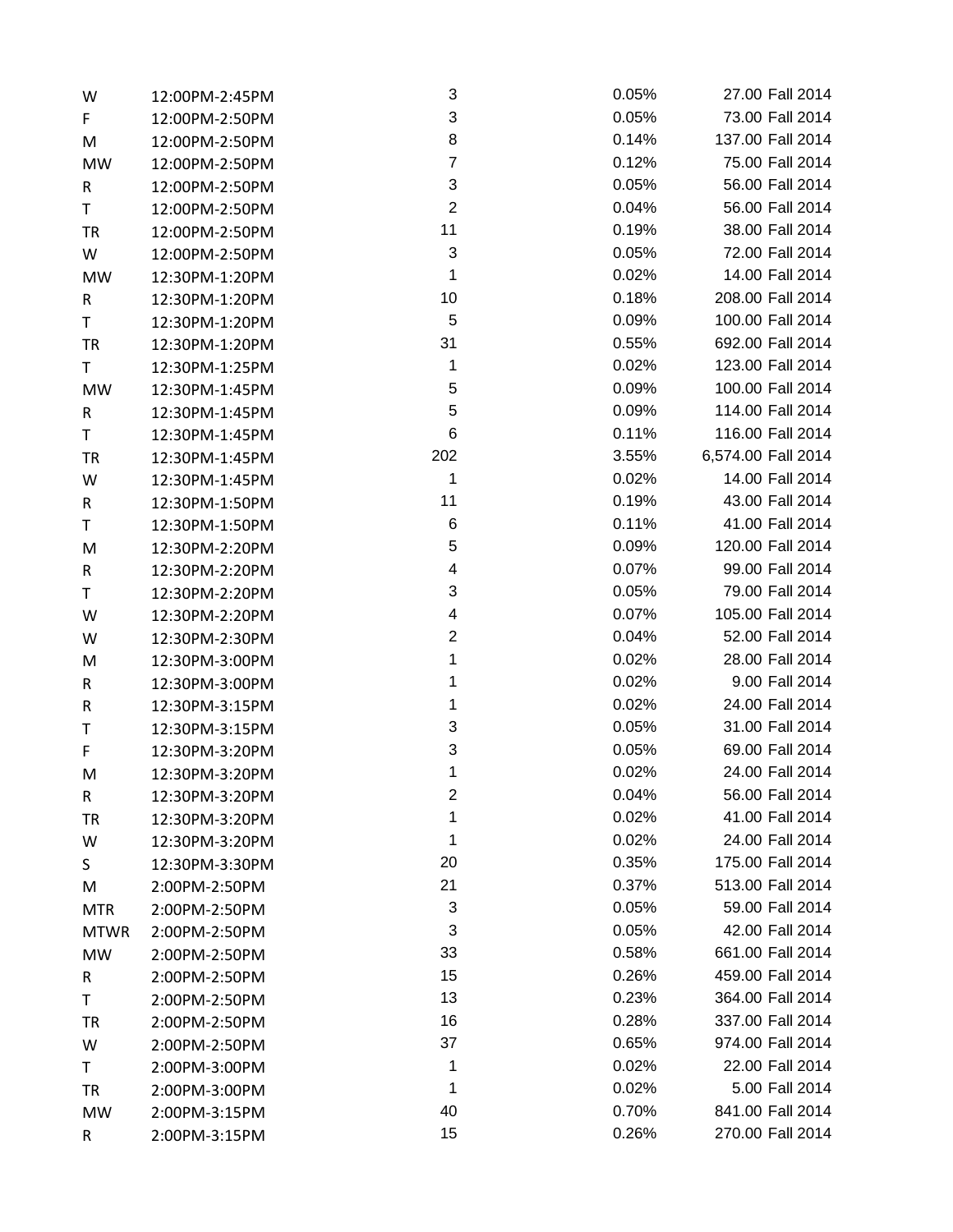| T         | 2:00PM-3:15PM | 21                      | 0.37% | 412.00 Fall 2014   |
|-----------|---------------|-------------------------|-------|--------------------|
| <b>TR</b> | 2:00PM-3:15PM | 220                     | 3.87% | 6,293.00 Fall 2014 |
| W         | 2:00PM-3:15PM | 4                       | 0.07% | 22.00 Fall 2014    |
| R         | 2:00PM-3:30PM | 4                       | 0.07% | 93.00 Fall 2014    |
| TR        | 2:00PM-3:30PM | $\mathbf{2}$            | 0.04% | 44.00 Fall 2014    |
| W         | 2:00PM-3:30PM | 1                       | 0.02% | 19.00 Fall 2014    |
| M         | 2:00PM-3:50PM | 6                       | 0.11% | 140.00 Fall 2014   |
| <b>MW</b> | 2:00PM-3:50PM | 3                       | 0.05% | 35.00 Fall 2014    |
| R         | 2:00PM-3:50PM | $\overline{c}$          | 0.04% | 36.00 Fall 2014    |
| T         | 2:00PM-3:50PM | 3                       | 0.05% | 108.00 Fall 2014   |
| <b>TR</b> | 2:00PM-3:50PM | $\overline{2}$          | 0.04% | 90.00 Fall 2014    |
| W         | 2:00PM-3:50PM | $\boldsymbol{9}$        | 0.16% | 300.00 Fall 2014   |
| M         | 2:00PM-4:00PM | 1                       | 0.02% | 15.00 Fall 2014    |
| MW        | 2:00PM-4:00PM | $\boldsymbol{2}$        | 0.04% | 28.00 Fall 2014    |
| R         | 2:00PM-4:00PM | 1                       | 0.02% | 10.00 Fall 2014    |
| T         | 2:00PM-4:00PM | 1                       | 0.02% | 3.00 Fall 2014     |
| TR        | 2:00PM-4:00PM | 1                       | 0.02% | 8.00 Fall 2014     |
| W         | 2:00PM-4:00PM | 1                       | 0.02% | 13.00 Fall 2014    |
| M         | 2:00PM-4:30PM | 6                       | 0.11% | 62.00 Fall 2014    |
| <b>MW</b> | 2:00PM-4:30PM | $\overline{c}$          | 0.04% | 12.00 Fall 2014    |
| R         | 2:00PM-4:30PM | 5                       | 0.09% | 24.00 Fall 2014    |
| T         | 2:00PM-4:30PM | 8                       | 0.14% | 78.00 Fall 2014    |
| <b>TR</b> | 2:00PM-4:30PM | 1                       | 0.02% | 6.00 Fall 2014     |
| W         | 2:00PM-4:30PM | 4                       | 0.07% | 44.00 Fall 2014    |
| R         | 2:00PM-4:45PM | $\overline{\mathbf{c}}$ | 0.04% | 18.00 Fall 2014    |
| T         | 2:00PM-4:45PM | $\boldsymbol{2}$        | 0.04% | 11.00 Fall 2014    |
| W         | 2:00PM-4:45PM | 1                       | 0.02% | 11.00 Fall 2014    |
| M         | 2:00PM-4:50PM | $\overline{7}$          | 0.12% | 113.00 Fall 2014   |
| MW        | 2:00PM-4:50PM | 1                       | 0.02% | 16.00 Fall 2014    |
| R         | 2:00PM-4:50PM | 9                       | 0.16% | 126.00 Fall 2014   |
| Τ         | 2:00PM-4:50PM | 6                       | 0.11% | 150.00 Fall 2014   |
| W         | 2:00PM-4:50PM | 10                      | 0.18% | 240.00 Fall 2014   |
| M         | 2:00PM-5:00PM | 5                       | 0.09% | 12.00 Fall 2014    |
| R         | 2:00PM-5:00PM | 5                       | 0.09% | 11.00 Fall 2014    |
| Τ         | 2:00PM-5:00PM | $\overline{7}$          | 0.12% | 49.00 Fall 2014    |
| W         | 2:00PM-5:00PM | 5                       | 0.09% | 11.00 Fall 2014    |
| M         | 2:00PM-5:50PM | 1                       | 0.02% | 14.00 Fall 2014    |
| W         | 2:00PM-5:50PM | 1                       | 0.02% | 14.00 Fall 2014    |
| R         | 2:30PM-3:20PM | 3                       | 0.05% | 49.00 Fall 2014    |
| TR        | 2:30PM-3:20PM | 1                       | 0.02% | 21.00 Fall 2014    |
| <b>TR</b> | 2:30PM-3:45PM | $\overline{\mathbf{c}}$ | 0.04% | 33.00 Fall 2014    |
| M         | 2:30PM-4:20PM | 3                       | 0.05% | 86.00 Fall 2014    |
| R         | 2:30PM-4:20PM | $\overline{c}$          | 0.04% | 59.00 Fall 2014    |
| Τ         | 2:30PM-4:20PM | 3                       | 0.05% | 77.00 Fall 2014    |
| W         | 2:30PM-4:20PM | $\boldsymbol{2}$        | 0.04% | 51.00 Fall 2014    |
| M         | 2:30PM-5:00PM | 1                       | 0.02% | 6.00 Fall 2014     |
| T         | 2:30PM-5:00PM | 3                       | 0.05% | 56.00 Fall 2014    |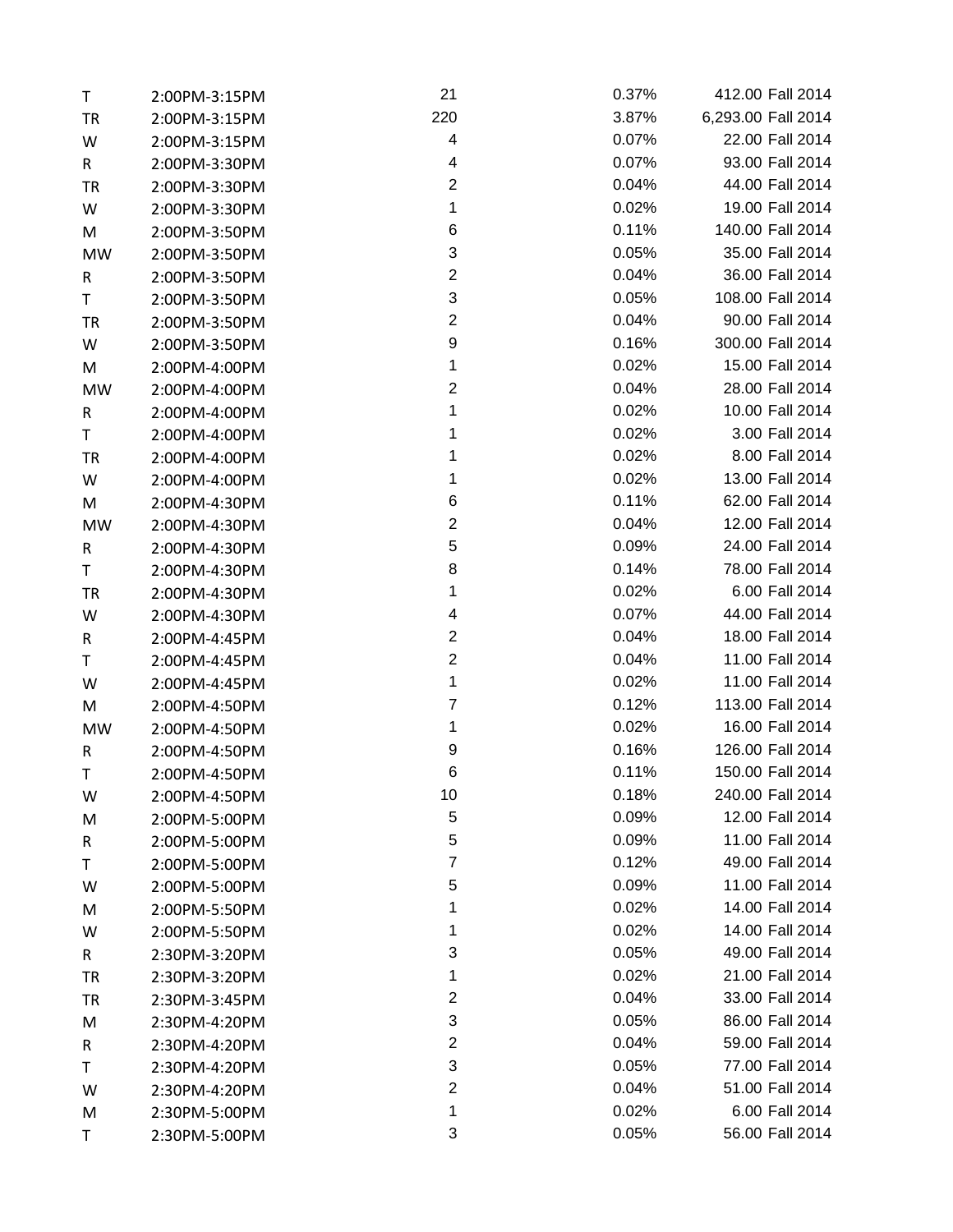| Τ           | 2:50PM-4:50PM | $\mathbf{1}$            | 0.02% | 30.00 Fall 2014  |
|-------------|---------------|-------------------------|-------|------------------|
| M           | 3:00PM-3:50PM | 11                      | 0.19% | 272.00 Fall 2014 |
| MT          | 3:00PM-3:50PM | $\mathbf{1}$            | 0.02% | 138.00 Fall 2014 |
| <b>MTR</b>  | 3:00PM-3:50PM | $\boldsymbol{2}$        | 0.04% | 110.00 Fall 2014 |
| <b>MTWR</b> | 3:00PM-3:50PM | $\overline{2}$          | 0.04% | 34.00 Fall 2014  |
| <b>MW</b>   | 3:00PM-3:50PM | 28                      | 0.49% | 419.00 Fall 2014 |
| R           | 3:00PM-3:50PM | 9                       | 0.16% | 238.00 Fall 2014 |
| T           | 3:00PM-3:50PM | $\overline{7}$          | 0.12% | 254.00 Fall 2014 |
| <b>TR</b>   | 3:00PM-3:50PM | 3                       | 0.05% | 58.00 Fall 2014  |
| W           | 3:00PM-3:50PM | 12                      | 0.21% | 223.00 Fall 2014 |
| R           | 3:00PM-4:00PM | $\mathbf{1}$            | 0.02% | 14.00 Fall 2014  |
| M           | 3:00PM-4:15PM | 8                       | 0.14% | 45.00 Fall 2014  |
| MW          | 3:00PM-4:15PM | 19                      | 0.33% | 464.00 Fall 2014 |
| <b>TR</b>   | 3:00PM-4:15PM | 1                       | 0.02% | 52.00 Fall 2014  |
| W           | 3:00PM-4:15PM | 5                       | 0.09% | 54.00 Fall 2014  |
| M           | 3:00PM-4:30PM | 5                       | 0.09% | 116.00 Fall 2014 |
| MW          | 3:00PM-4:30PM | $\boldsymbol{2}$        | 0.04% | 33.00 Fall 2014  |
| R           | 3:00PM-4:30PM | 1                       | 0.02% | 18.00 Fall 2014  |
| T           | 3:00PM-4:30PM | 1                       | 0.02% | 22.00 Fall 2014  |
| W           | 3:00PM-4:30PM | 1                       | 0.02% | 26.00 Fall 2014  |
| MW          | 3:00PM-4:45PM | 1                       | 0.02% | 7.00 Fall 2014   |
| M           | 3:00PM-4:50PM | 14                      | 0.25% | 364.00 Fall 2014 |
| <b>MW</b>   | 3:00PM-4:50PM | $\boldsymbol{7}$        | 0.12% | 113.00 Fall 2014 |
| R           | 3:00PM-4:50PM | 4                       | 0.07% | 57.00 Fall 2014  |
| T.          | 3:00PM-4:50PM | 6                       | 0.11% | 60.00 Fall 2014  |
| <b>TR</b>   | 3:00PM-4:50PM | 5                       | 0.09% | 72.00 Fall 2014  |
| W           | 3:00PM-4:50PM | 14                      | 0.25% | 410.00 Fall 2014 |
| T.          | 3:00PM-5:00PM | 1                       | 0.02% | 22.00 Fall 2014  |
| W           | 3:00PM-5:00PM | 1                       | 0.02% | 13.00 Fall 2014  |
| M           | 3:00PM-5:30PM | $\overline{7}$          | 0.12% | 59.00 Fall 2014  |
| R           | 3:00PM-5:30PM | 6                       | 0.11% | 69.00 Fall 2014  |
| Τ           | 3:00PM-5:30PM | 4                       | 0.07% | 53.00 Fall 2014  |
| W           | 3:00PM-5:30PM | $\overline{7}$          | 0.12% | 127.00 Fall 2014 |
| M           | 3:00PM-5:50PM | $\boldsymbol{2}$        | 0.04% | 36.00 Fall 2014  |
| <b>MW</b>   | 3:00PM-5:50PM | 11                      | 0.19% | 90.00 Fall 2014  |
| R           | 3:00PM-5:50PM | $\boldsymbol{2}$        | 0.04% | 54.00 Fall 2014  |
| Τ           | 3:00PM-5:50PM | $\boldsymbol{2}$        | 0.04% | 57.00 Fall 2014  |
| TR          | 3:00PM-5:50PM | 3                       | 0.05% | 50.00 Fall 2014  |
| W           | 3:00PM-5:50PM | 3                       | 0.05% | 51.00 Fall 2014  |
| W           | 3:00PM-7:00PM | 1                       | 0.02% | 10.00 Fall 2014  |
| R           | 3:15PM-5:45PM | 1                       | 0.02% | 23.00 Fall 2014  |
| <b>TR</b>   | 3:20PM-4:40PM | $\overline{\mathbf{c}}$ | 0.04% | 16.00 Fall 2014  |
| Τ           | 3:20PM-4:50PM | 1                       | 0.02% | 4.00 Fall 2014   |
| R           | 3:30PM-4:20PM | $\overline{7}$          | 0.12% | 157.00 Fall 2014 |
| Τ           | 3:30PM-4:20PM | 6                       | 0.11% | 132.00 Fall 2014 |
| <b>TR</b>   | 3:30PM-4:20PM | 29                      | 0.51% | 633.00 Fall 2014 |
| M           | 3:30PM-4:30PM | 1                       | 0.02% | 25.00 Fall 2014  |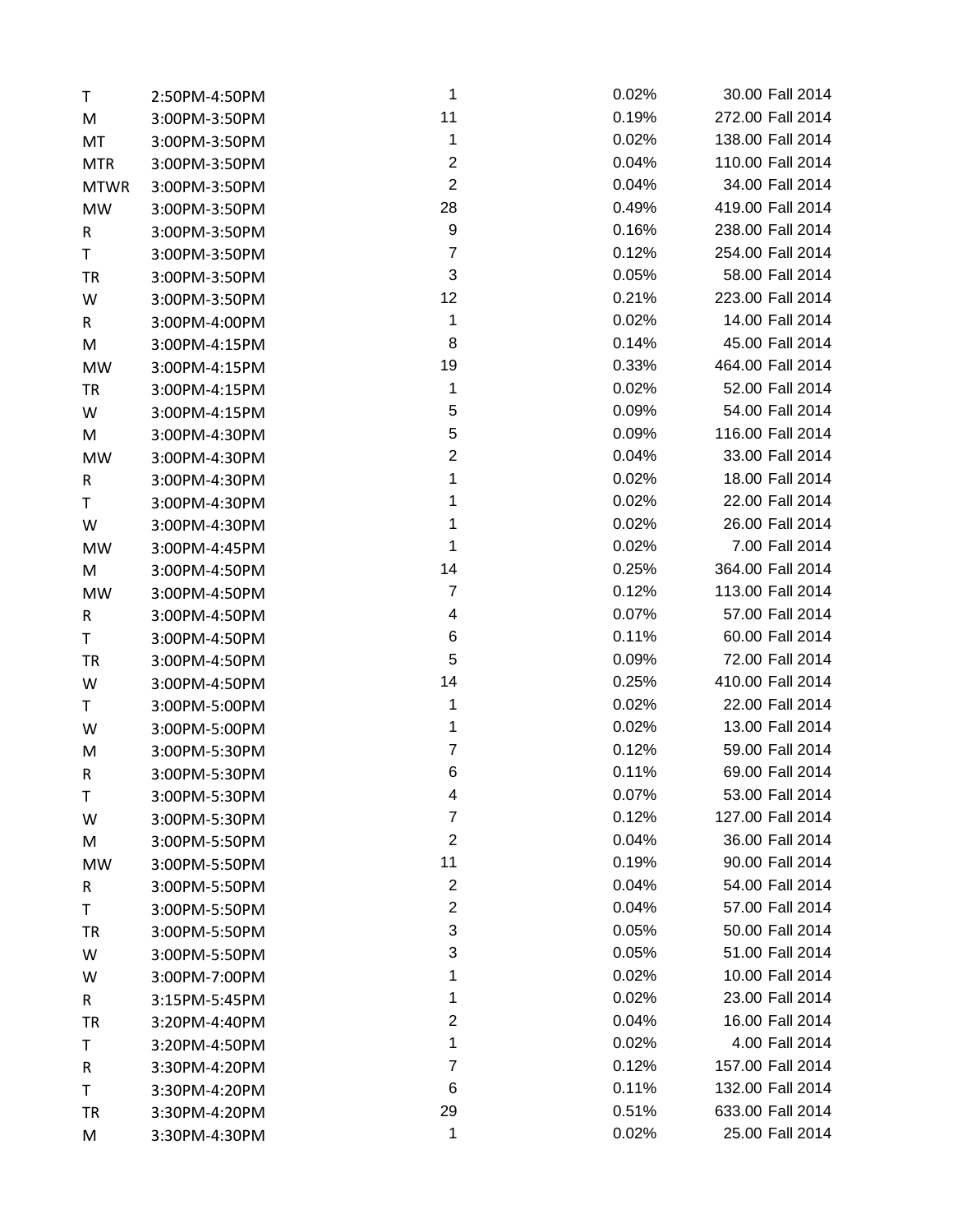| R           | 3:30PM-4:30PM | 3                       | 0.05% | 15.00 Fall 2014    |
|-------------|---------------|-------------------------|-------|--------------------|
| T.          | 3:30PM-4:30PM | $\sqrt{3}$              | 0.05% | 9.00 Fall 2014     |
| MW          | 3:30PM-4:45PM | 17                      | 0.30% | 771.00 Fall 2014   |
| R           | 3:30PM-4:45PM | $\overline{7}$          | 0.12% | 123.00 Fall 2014   |
| T           | 3:30PM-4:45PM | 13                      | 0.23% | 169.00 Fall 2014   |
| TR          | 3:30PM-4:45PM | 115                     | 2.02% | 3,657.00 Fall 2014 |
| <b>MW</b>   | 3:30PM-5:00PM | 1                       | 0.02% | 11.00 Fall 2014    |
| TR          | 3:30PM-5:00PM | 4                       | 0.07% | 92.00 Fall 2014    |
| T.          | 3:30PM-5:10PM | 1                       | 0.02% | 170.00 Fall 2014   |
| M           | 3:30PM-5:20PM | 3                       | 0.05% | 40.00 Fall 2014    |
| R           | 3:30PM-5:20PM | 5                       | 0.09% | 113.00 Fall 2014   |
| T           | 3:30PM-5:20PM | $\overline{2}$          | 0.04% | 57.00 Fall 2014    |
| M           | 3:30PM-5:30PM | $\mathbf{1}$            | 0.02% | 20.00 Fall 2014    |
| W           | 3:30PM-5:30PM | 3                       | 0.05% | 99.00 Fall 2014    |
| T.          | 3:30PM-5:45PM | 1                       | 0.02% | 20.00 Fall 2014    |
| W           | 3:30PM-5:45PM | 13                      | 0.23% | 80.00 Fall 2014    |
| R           | 3:30PM-5:50PM | 1                       | 0.02% | 49.00 Fall 2014    |
| M           | 3:30PM-6:00PM | $\sqrt{3}$              | 0.05% | 42.00 Fall 2014    |
| R           | 3:30PM-6:00PM | $\,6$                   | 0.11% | 54.00 Fall 2014    |
| T.          | 3:30PM-6:00PM | 10                      | 0.18% | 108.00 Fall 2014   |
| W           | 3:30PM-6:00PM | $\sqrt{3}$              | 0.05% | 26.00 Fall 2014    |
| R           | 3:30PM-6:15PM | 5                       | 0.09% | 95.00 Fall 2014    |
| T           | 3:30PM-6:15PM | 1                       | 0.02% | 12.00 Fall 2014    |
| TR          | 3:30PM-6:30PM | 1                       | 0.02% | 70.00 Fall 2014    |
| M           | 4:00PM-4:50PM | 8                       | 0.14% | 216.00 Fall 2014   |
| <b>MTW</b>  | 4:00PM-4:50PM | $\overline{\mathbf{c}}$ | 0.04% | 70.00 Fall 2014    |
| <b>MTWR</b> | 4:00PM-4:50PM | $\boldsymbol{2}$        | 0.04% | 28.00 Fall 2014    |
| <b>MW</b>   | 4:00PM-4:50PM | $\boldsymbol{9}$        | 0.16% | 133.00 Fall 2014   |
| <b>MWR</b>  | 4:00PM-4:50PM | 1                       | 0.02% | 12.00 Fall 2014    |
| R           | 4:00PM-4:50PM | 5                       | 0.09% | 137.00 Fall 2014   |
| T           | 4:00PM-4:50PM | 3                       | 0.05% | 205.00 Fall 2014   |
| TR          | 4:00PM-4:50PM | $\overline{2}$          | 0.04% | 16.00 Fall 2014    |
| W           | 4:00PM-4:50PM | 11                      | 0.19% | 249.00 Fall 2014   |
| R           | 4:00PM-5:00PM | 1                       | 0.02% | 7.00 Fall 2014     |
| Τ           | 4:00PM-5:00PM | 1                       | 0.02% | 16.00 Fall 2014    |
| MW          | 4:00PM-5:15PM | 11                      | 0.19% | 227.00 Fall 2014   |
| R           | 4:00PM-5:15PM | 1                       | 0.02% | 30.00 Fall 2014    |
| T           | 4:00PM-5:15PM | 1                       | 0.02% | 26.00 Fall 2014    |
| <b>TR</b>   | 4:00PM-5:15PM | 3                       | 0.05% | 28.00 Fall 2014    |
| W           | 4:00PM-5:15PM | $\overline{\mathbf{c}}$ | 0.04% | 27.00 Fall 2014    |
| M           | 4:00PM-5:30PM | $\overline{c}$          | 0.04% | 7.00 Fall 2014     |
| R           | 4:00PM-5:30PM | 3                       | 0.05% | 106.00 Fall 2014   |
| Τ           | 4:00PM-5:30PM | 3                       | 0.05% | 17.00 Fall 2014    |
| W           | 4:00PM-5:30PM | $\mathbf{2}$            | 0.04% | 18.00 Fall 2014    |
| M           | 4:00PM-5:40PM | 1                       | 0.02% | 28.00 Fall 2014    |
| M           | 4:00PM-5:50PM | 1                       | 0.02% | 1.00 Fall 2014     |
| MW          | 4:00PM-5:50PM | 1                       | 0.02% | 16.00 Fall 2014    |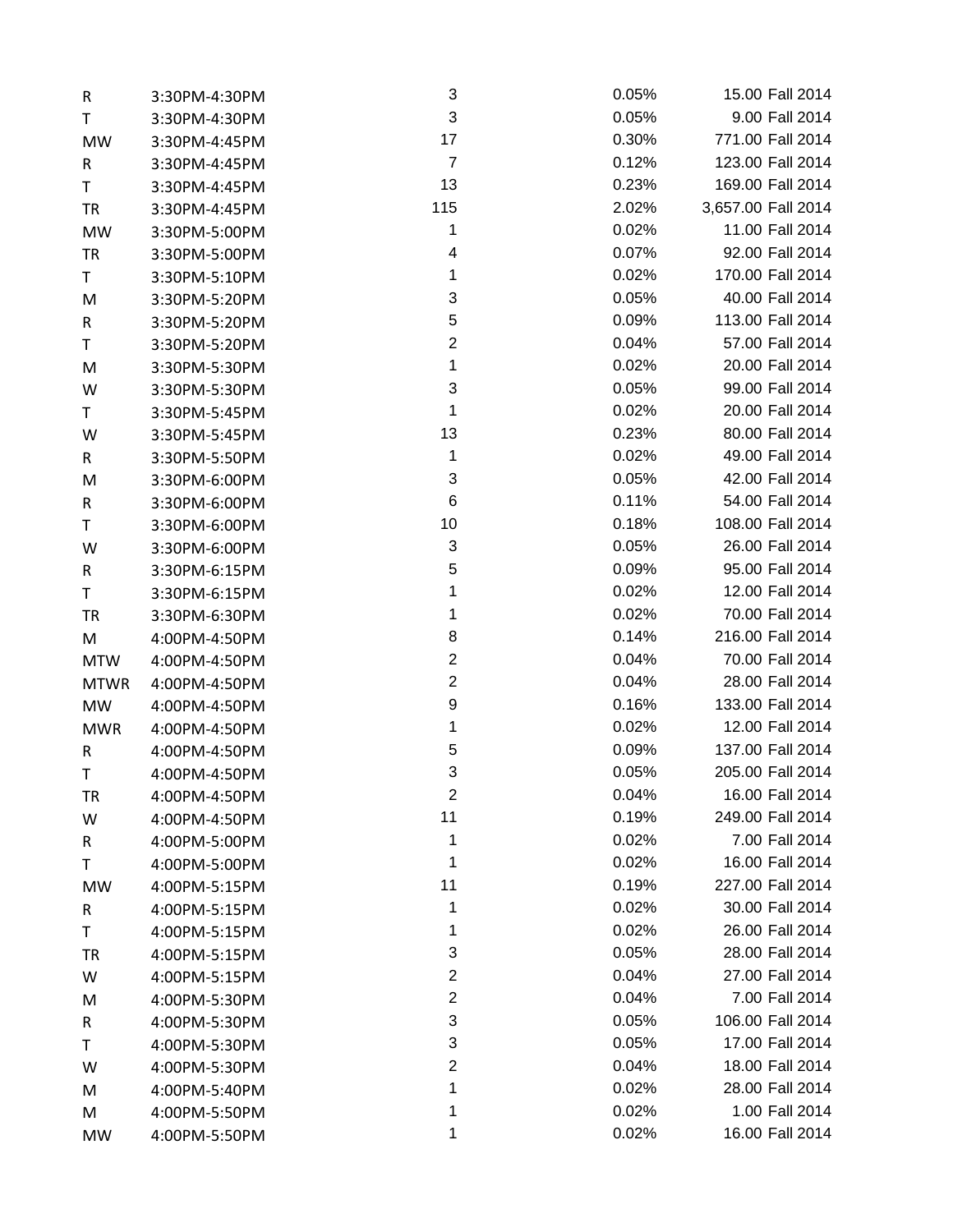| R         | 4:00PM-5:50PM | 2                | 0.04% | 19.00 Fall 2014  |
|-----------|---------------|------------------|-------|------------------|
| T         | 4:00PM-5:50PM | $\overline{2}$   | 0.04% | 38.00 Fall 2014  |
| W         | 4:00PM-5:50PM | $\overline{c}$   | 0.04% | 76.00 Fall 2014  |
| M         | 4:00PM-6:00PM | $\boldsymbol{2}$ | 0.04% | 28.00 Fall 2014  |
| R         | 4:00PM-6:00PM | $\overline{c}$   | 0.04% | 17.00 Fall 2014  |
| W         | 4:00PM-6:00PM | $\overline{2}$   | 0.04% | 23.00 Fall 2014  |
| M         | 4:00PM-6:30PM | 15               | 0.26% | 304.00 Fall 2014 |
| <b>MW</b> | 4:00PM-6:30PM | 9                | 0.16% | 87.00 Fall 2014  |
| R         | 4:00PM-6:30PM | 5                | 0.09% | 52.00 Fall 2014  |
| T         | 4:00PM-6:30PM | 11               | 0.19% | 125.00 Fall 2014 |
| W         | 4:00PM-6:30PM | 13               | 0.23% | 186.00 Fall 2014 |
| M         | 4:00PM-6:45PM | 1                | 0.02% | 10.00 Fall 2014  |
| W         | 4:00PM-7:00PM | 1                | 0.02% | 17.00 Fall 2014  |
| <b>TR</b> | 4:00PM-7:20PM | 1                | 0.02% | 4.00 Fall 2014   |
| R         | 4:30PM-5:20PM | 1                | 0.02% | 19.00 Fall 2014  |
| T         | 4:30PM-5:20PM | 1                | 0.02% | 20.00 Fall 2014  |
| TR        | 4:30PM-5:20PM | 1                | 0.02% | 16.00 Fall 2014  |
| M         | 4:30PM-5:30PM | 1                | 0.02% | 8.00 Fall 2014   |
| T.        | 4:30PM-5:30PM | 1                | 0.02% | 7.00 Fall 2014   |
| MW        | 4:30PM-5:45PM | 5                | 0.09% | 160.00 Fall 2014 |
| <b>TR</b> | 4:30PM-5:45PM | $\boldsymbol{2}$ | 0.04% | 46.00 Fall 2014  |
| W         | 4:30PM-5:45PM | 1                | 0.02% | 28.00 Fall 2014  |
| M         | 4:30PM-6:20PM | 5                | 0.09% | 78.00 Fall 2014  |
| R         | 4:30PM-6:20PM | $\mathbf{2}$     | 0.04% | 54.00 Fall 2014  |
| T         | 4:30PM-6:20PM | $\sqrt{3}$       | 0.05% | 72.00 Fall 2014  |
| W         | 4:30PM-6:20PM | $\boldsymbol{2}$ | 0.04% | 53.00 Fall 2014  |
| M         | 4:30PM-6:30PM | 1                | 0.02% | 10.00 Fall 2014  |
| TR        | 4:30PM-6:30PM | 1                | 0.02% | 165.00 Fall 2014 |
| W         | 4:30PM-6:30PM | $\mathbf{2}$     | 0.04% | 13.00 Fall 2014  |
| M         | 4:30PM-7:00PM | 9                | 0.16% | 110.00 Fall 2014 |
| R         | 4:30PM-7:00PM | 9                | 0.16% | 85.00 Fall 2014  |
| T         | 4:30PM-7:00PM | 9                | 0.16% | 136.00 Fall 2014 |
| W         | 4:30PM-7:00PM | 8                | 0.14% | 95.00 Fall 2014  |
| Τ         | 4:30PM-7:15PM | 1                | 0.02% | 11.00 Fall 2014  |
| Τ         | 4:30PM-7:20PM | 1                | 0.02% | 10.00 Fall 2014  |
| MW        | 4:45PM-6:15PM | $\boldsymbol{2}$ | 0.04% | 22.00 Fall 2014  |
| T         | 4:45PM-6:15PM | 1                | 0.02% | 1.00 Fall 2014   |
| M         | 5:00PM-5:50PM | 4                | 0.07% | 251.00 Fall 2014 |
| MW        | 5:00PM-5:50PM | 9                | 0.16% | 158.00 Fall 2014 |
| R         | 5:00PM-5:50PM | 6                | 0.11% | 86.00 Fall 2014  |
| Τ         | 5:00PM-5:50PM | 4                | 0.07% | 87.00 Fall 2014  |
| <b>TR</b> | 5:00PM-5:50PM | 1                | 0.02% | 21.00 Fall 2014  |
| W         | 5:00PM-5:50PM | 8                | 0.14% | 167.00 Fall 2014 |
| MW        | 5:00PM-6:15PM | 4                | 0.07% | 63.00 Fall 2014  |
| R         | 5:00PM-6:15PM | 3                | 0.05% | 31.00 Fall 2014  |
| T         | 5:00PM-6:15PM | 1                | 0.02% | 17.00 Fall 2014  |
| <b>TR</b> | 5:00PM-6:15PM | 16               | 0.28% | 507.00 Fall 2014 |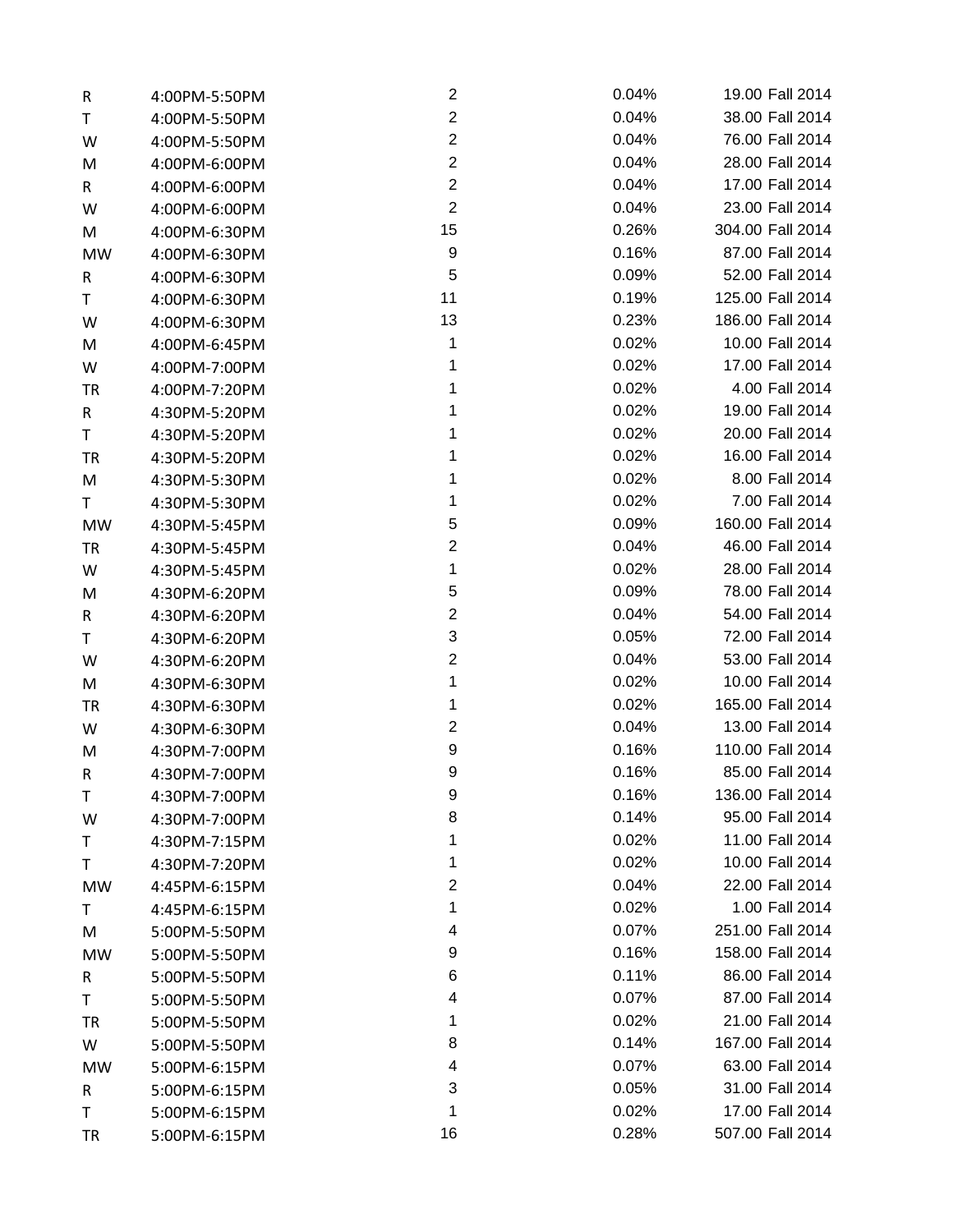| MW          | 5:00PM-6:30PM | 5                       | 0.09% | 25.00 Fall 2014  |
|-------------|---------------|-------------------------|-------|------------------|
| R           | 5:00PM-6:30PM | 1                       | 0.02% | 12.00 Fall 2014  |
| <b>TR</b>   | 5:00PM-6:30PM | 1                       | 0.02% | 6.00 Fall 2014   |
| M           | 5:00PM-6:50PM | 4                       | 0.07% | 42.00 Fall 2014  |
| <b>MW</b>   | 5:00PM-6:50PM | 4                       | 0.07% | 95.00 Fall 2014  |
| T           | 5:00PM-6:50PM | 5                       | 0.09% | 60.00 Fall 2014  |
| <b>TR</b>   | 5:00PM-6:50PM | 1                       | 0.02% | 20.00 Fall 2014  |
| W           | 5:00PM-6:50PM | $\overline{\mathbf{c}}$ | 0.04% | 50.00 Fall 2014  |
| R           | 5:00PM-7:00PM | 1                       | 0.02% | 5.00 Fall 2014   |
| T           | 5:00PM-7:00PM | $\boldsymbol{2}$        | 0.04% | 5.00 Fall 2014   |
| <b>TR</b>   | 5:00PM-7:00PM | 1                       | 0.02% | 22.00 Fall 2014  |
| M           | 5:00PM-7:30PM | 10                      | 0.18% | 192.00 Fall 2014 |
| R           | 5:00PM-7:30PM | 12                      | 0.21% | 95.00 Fall 2014  |
| T           | 5:00PM-7:30PM | 12                      | 0.21% | 155.00 Fall 2014 |
| W           | 5:00PM-7:30PM | 15                      | 0.26% | 192.00 Fall 2014 |
| M           | 5:00PM-7:45PM | 1                       | 0.02% | 15.00 Fall 2014  |
| T           | 5:00PM-7:45PM | 1                       | 0.02% | 50.00 Fall 2014  |
| R           | 5:00PM-7:50PM | 3                       | 0.05% | 41.00 Fall 2014  |
| T           | 5:00PM-7:50PM | $\mathbf{2}$            | 0.04% | 34.00 Fall 2014  |
| W           | 5:00PM-7:50PM | 1                       | 0.02% | 11.00 Fall 2014  |
| <b>TR</b>   | 5:15PM-6:30PM | 1                       | 0.02% | 35.00 Fall 2014  |
| M           | 5:30PM-6:20PM | 1                       | 0.02% | 23.00 Fall 2014  |
| <b>MW</b>   | 5:30PM-6:20PM | $\overline{7}$          | 0.12% | 185.00 Fall 2014 |
| R           | 5:30PM-6:20PM | 1                       | 0.02% | 18.00 Fall 2014  |
| T           | 5:30PM-6:20PM | 1                       | 0.02% | 24.00 Fall 2014  |
| <b>TR</b>   | 5:30PM-6:20PM | 10                      | 0.18% | 228.00 Fall 2014 |
| W           | 5:30PM-6:20PM | 1                       | 0.02% | 24.00 Fall 2014  |
| M           | 5:30PM-6:30PM | 1                       | 0.02% | 1.00 Fall 2014   |
| R           | 5:30PM-6:30PM | 1                       | 0.02% | 18.00 Fall 2014  |
| <b>MTWR</b> | 5:30PM-6:35PM | 1                       | 0.02% | 17.00 Fall 2014  |
| MR          | 5:30PM-6:45PM | 1                       | 0.02% | 14.00 Fall 2014  |
| <b>MTR</b>  | 5:30PM-6:45PM | 1                       | 0.02% | 25.00 Fall 2014  |
| <b>MTWR</b> | 5:30PM-6:45PM | 1                       | 0.02% | 26.00 Fall 2014  |
| <b>MW</b>   | 5:30PM-6:45PM | 5                       | 0.09% | 108.00 Fall 2014 |
| Τ           | 5:30PM-6:45PM | 1                       | 0.02% | 9.00 Fall 2014   |
| TR          | 5:30PM-6:45PM | 8                       | 0.14% | 193.00 Fall 2014 |
| MW          | 5:30PM-7:00PM | 1                       | 0.02% | 19.00 Fall 2014  |
| TR          | 5:30PM-7:00PM | $\overline{2}$          | 0.04% | 41.00 Fall 2014  |
| MW          | 5:30PM-7:15PM | 1                       | 0.02% | 16.00 Fall 2014  |
| M           | 5:30PM-7:20PM | $\overline{\mathbf{c}}$ | 0.04% | 27.00 Fall 2014  |
| R           | 5:30PM-7:20PM | 1                       | 0.02% | 15.00 Fall 2014  |
| T           | 5:30PM-7:20PM | $\overline{\mathbf{c}}$ | 0.04% | 44.00 Fall 2014  |
| TR          | 5:30PM-7:30PM | 1                       | 0.02% | 23.00 Fall 2014  |
| TR          | 5:30PM-7:40PM | 1                       | 0.02% | 22.00 Fall 2014  |
| M           | 5:30PM-8:00PM | 6                       | 0.11% | 134.00 Fall 2014 |
| R           | 5:30PM-8:00PM | 14                      | 0.25% | 49.00 Fall 2014  |
| Τ           | 5:30PM-8:00PM | 4                       | 0.07% | 46.00 Fall 2014  |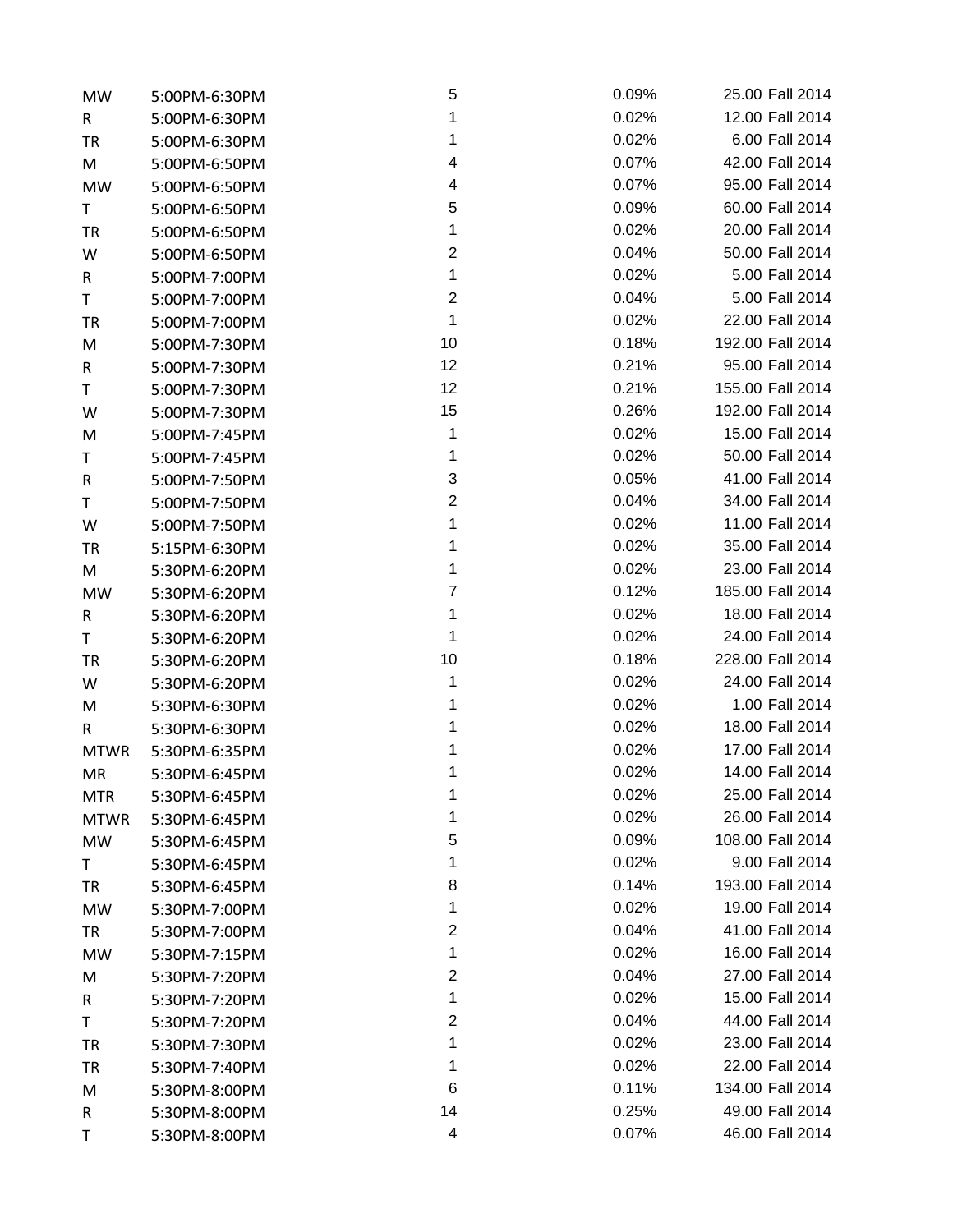| W          | 5:30PM-8:00PM | 4                       | 0.07% | 79.00 Fall 2014  |
|------------|---------------|-------------------------|-------|------------------|
| M          | 5:30PM-8:30PM | 1                       | 0.02% | 20.00 Fall 2014  |
| <b>MW</b>  | 5:30PM-8:30PM | $\boldsymbol{2}$        | 0.04% | 13.00 Fall 2014  |
| R          | 5:30PM-8:30PM | $\mathbf 5$             | 0.09% | 55.00 Fall 2014  |
| T          | 5:30PM-8:30PM | $\overline{c}$          | 0.04% | 24.00 Fall 2014  |
| W          | 5:30PM-8:30PM | $\overline{c}$          | 0.04% | 13.00 Fall 2014  |
| M          | 5:45PM-8:00PM | $\overline{c}$          | 0.04% | 15.00 Fall 2014  |
| <b>MWF</b> | 6:00AM-7:20AM | 1                       | 0.02% | 142.00 Fall 2014 |
| M          | 6:00PM-6:50PM | $\boldsymbol{2}$        | 0.04% | 41.00 Fall 2014  |
| R          | 6:00PM-6:50PM | $\boldsymbol{2}$        | 0.04% | 38.00 Fall 2014  |
| <b>MW</b>  | 6:00PM-7:15PM | 12                      | 0.21% | 324.00 Fall 2014 |
| TR         | 6:00PM-7:15PM | 6                       | 0.11% | 147.00 Fall 2014 |
| <b>TR</b>  | 6:00PM-7:30PM | 1                       | 0.02% | 53.00 Fall 2014  |
| MW         | 6:00PM-7:40PM | 3                       | 0.05% | 60.00 Fall 2014  |
| TR         | 6:00PM-7:40PM | $\boldsymbol{2}$        | 0.04% | 36.00 Fall 2014  |
| W          | 6:00PM-7:40PM | 4                       | 0.07% | 61.00 Fall 2014  |
| M          | 6:00PM-7:45PM | 1                       | 0.02% | 2.00 Fall 2014   |
| <b>TR</b>  | 6:00PM-7:45PM | 1                       | 0.02% | 20.00 Fall 2014  |
| <b>MW</b>  | 6:00PM-7:50PM | 3                       | 0.05% | 54.00 Fall 2014  |
| R          | 6:00PM-7:50PM | $\boldsymbol{2}$        | 0.04% | 57.00 Fall 2014  |
| <b>TR</b>  | 6:00PM-7:50PM | 1                       | 0.02% | 15.00 Fall 2014  |
| W          | 6:00PM-7:50PM | 1                       | 0.02% | 76.00 Fall 2014  |
| M          | 6:00PM-8:00PM | 1                       | 0.02% | 32.00 Fall 2014  |
| <b>MW</b>  | 6:00PM-8:00PM | $\boldsymbol{2}$        | 0.04% | 59.00 Fall 2014  |
| R          | 6:00PM-8:00PM | 1                       | 0.02% | 32.00 Fall 2014  |
| T          | 6:00PM-8:00PM | 1                       | 0.02% | 32.00 Fall 2014  |
| <b>TR</b>  | 6:00PM-8:00PM | 1                       | 0.02% | 51.00 Fall 2014  |
| W          | 6:00PM-8:00PM | $\overline{2}$          | 0.04% | 14.00 Fall 2014  |
| M          | 6:00PM-8:30PM | 19                      | 0.33% | 448.00 Fall 2014 |
| R          | 6:00PM-8:30PM | 9                       | 0.16% | 171.00 Fall 2014 |
| Т          | 6:00PM-8:30PM | 25                      | 0.44% | 561.00 Fall 2014 |
| W          | 6:00PM-8:30PM | 16                      | 0.28% | 419.00 Fall 2014 |
| R          | 6:00PM-8:45PM | 1                       | 0.02% | 4.00 Fall 2014   |
| Τ          | 6:00PM-8:45PM | 1                       | 0.02% | 32.00 Fall 2014  |
| M          | 6:00PM-8:50PM | 1                       | 0.02% | 9.00 Fall 2014   |
| MW         | 6:00PM-8:50PM | $\boldsymbol{2}$        | 0.04% | 25.00 Fall 2014  |
| R          | 6:00PM-8:50PM | $\boldsymbol{2}$        | 0.04% | 21.00 Fall 2014  |
| T          | 6:00PM-8:50PM | 3                       | 0.05% | 68.00 Fall 2014  |
| TR         | 6:00PM-8:50PM | 3                       | 0.05% | 37.00 Fall 2014  |
| W          | 6:00PM-8:50PM | 4                       | 0.07% | 74.00 Fall 2014  |
| Τ          | 6:00PM-9:00PM | 1                       | 0.02% | 103.00 Fall 2014 |
| Τ          | 6:10PM-7:00PM | 1                       | 0.02% | 9.00 Fall 2014   |
| M          | 6:30PM-7:20PM | 1                       | 0.02% | 22.00 Fall 2014  |
| MW         | 6:30PM-7:20PM | 6                       | 0.11% | 129.00 Fall 2014 |
| R          | 6:30PM-7:20PM | 1                       | 0.02% | 23.00 Fall 2014  |
| T          | 6:30PM-7:20PM | $\overline{\mathbf{c}}$ | 0.04% | 42.00 Fall 2014  |
| <b>TR</b>  | 6:30PM-7:20PM | 3                       | 0.05% | 60.00 Fall 2014  |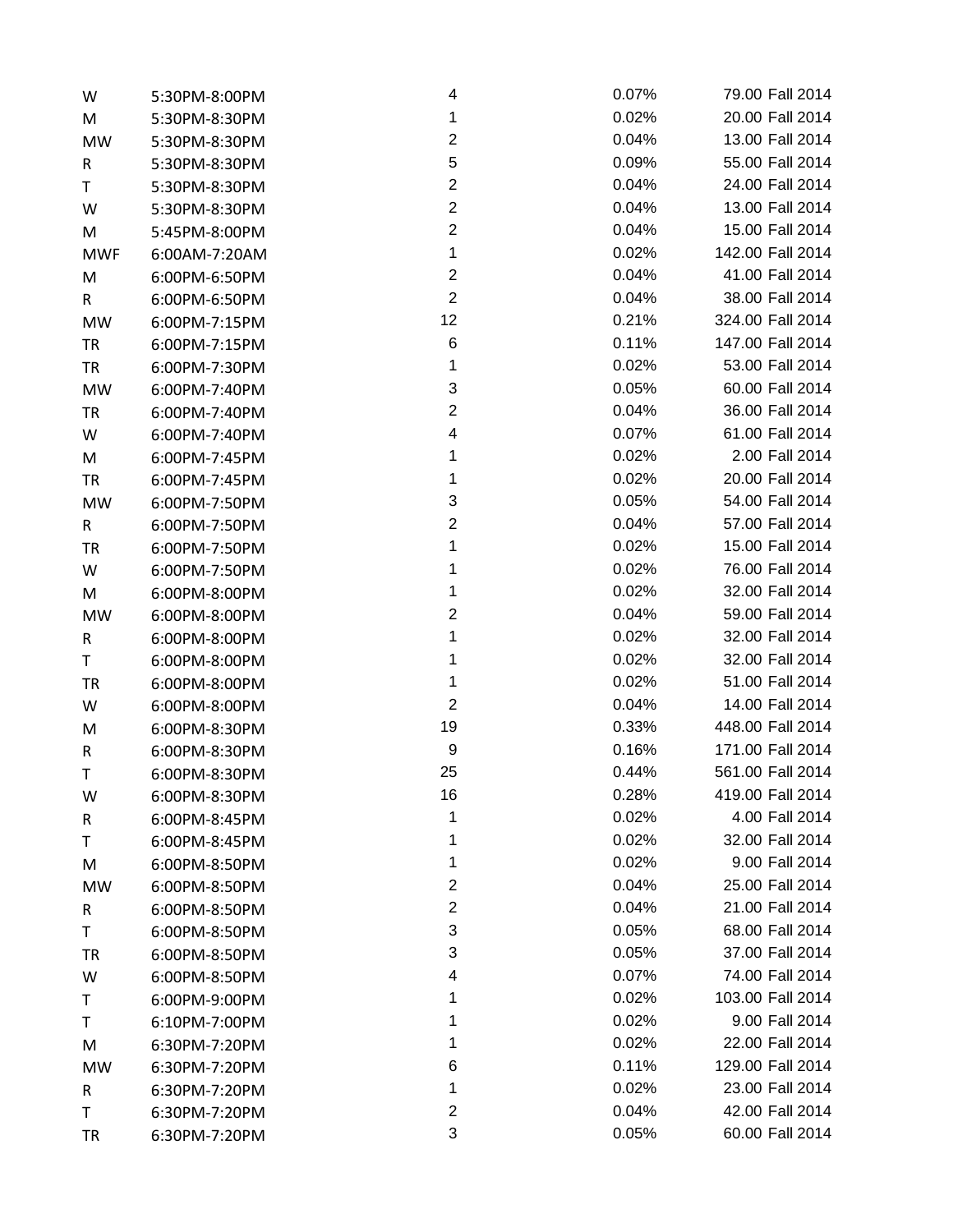| W           | 6:30PM-7:20PM  | 1                         | 0.02% | 25.00 Fall 2014  |
|-------------|----------------|---------------------------|-------|------------------|
| MW          | 6:30PM-7:45PM  | $\boldsymbol{2}$          | 0.04% | 31.00 Fall 2014  |
| MW          | 6:30PM-8:00PM  | 1                         | 0.02% | 7.00 Fall 2014   |
| M           | 6:30PM-8:20PM  | $\boldsymbol{2}$          | 0.04% | 48.00 Fall 2014  |
| R           | 6:30PM-8:20PM  | $\ensuremath{\mathsf{3}}$ | 0.05% | 44.00 Fall 2014  |
| T           | 6:30PM-8:20PM  | 5                         | 0.09% | 83.00 Fall 2014  |
| W           | 6:30PM-8:20PM  | $\boldsymbol{2}$          | 0.04% | 45.00 Fall 2014  |
| T           | 6:30PM-8:30PM  | $\boldsymbol{2}$          | 0.04% | 6.00 Fall 2014   |
| M           | 6:30PM-9:00PM  | 4                         | 0.07% | 61.00 Fall 2014  |
| R           | 6:30PM-9:00PM  | 3                         | 0.05% | 43.00 Fall 2014  |
| T           | 6:30PM-9:00PM  | 1                         | 0.02% | 19.00 Fall 2014  |
| W           | 6:30PM-9:00PM  | 4                         | 0.07% | 84.00 Fall 2014  |
| R           | 6:30PM-9:15PM  | 1                         | 0.02% | 19.00 Fall 2014  |
| M           | 6:30PM-9:20PM  | 1                         | 0.02% | 8.00 Fall 2014   |
| R           | 6:30PM-9:20PM  | 1                         | 0.02% | 12.00 Fall 2014  |
| W           | 6:30PM-9:20PM  | 1                         | 0.02% | 9.00 Fall 2014   |
| F           | 7:00AM-8:50AM  | 1                         | 0.02% | 0.00 Fall 2014   |
| M           | 7:00PM-7:50PM  | $\boldsymbol{2}$          | 0.04% | 41.00 Fall 2014  |
| W           | 7:00PM-7:50PM  | $\boldsymbol{2}$          | 0.04% | 35.00 Fall 2014  |
| <b>MTR</b>  | 7:00PM-8:15PM  | 1                         | 0.02% | 23.00 Fall 2014  |
| <b>MTWR</b> | 7:00PM-8:15PM  | 1                         | 0.02% | 11.00 Fall 2014  |
| W           | 7:00PM-8:30PM  | $\boldsymbol{2}$          | 0.04% | 41.00 Fall 2014  |
| M           | 7:00PM-8:50PM  | 1                         | 0.02% | 25.00 Fall 2014  |
| M           | 7:00PM-9:30PM  | 1                         | 0.02% | 13.00 Fall 2014  |
| R           | 7:00PM-9:30PM  | 1                         | 0.02% | 15.00 Fall 2014  |
| T           | 7:00PM-9:30PM  | 3                         | 0.05% | 37.00 Fall 2014  |
| W           | 7:00PM-9:30PM  | 5                         | 0.09% | 47.00 Fall 2014  |
| W           | 7:00PM-9:50PM  | 1                         | 0.02% | 13.00 Fall 2014  |
| T           | 7:15PM-9:15PM  | 1                         | 0.02% | 62.00 Fall 2014  |
| M           | 7:15PM-9:45PM  | 3                         | 0.05% | 22.00 Fall 2014  |
| R           | 7:30PM-10:00PM | 1                         | 0.02% | 30.00 Fall 2014  |
| M           | 7:30PM-8:20PM  | 1                         | 0.02% | 22.00 Fall 2014  |
| R           | 7:30PM-8:20PM  | $\boldsymbol{2}$          | 0.04% | 30.00 Fall 2014  |
| Τ           | 7:30PM-8:20PM  | $\boldsymbol{2}$          | 0.04% | 40.00 Fall 2014  |
| W           | 7:30PM-8:20PM  | 1                         | 0.02% | 24.00 Fall 2014  |
| MW          | 7:30PM-9:30PM  | 1                         | 0.02% | 0.00 Fall 2014   |
| TR          | 7:45AM-9:00AM  | 1                         | 0.02% | 59.00 Fall 2014  |
| MW          | 7:45PM-9:00PM  | 1                         | 0.02% | 5.00 Fall 2014   |
| F           | 8:00AM-10:00AM | 7                         | 0.12% | 181.00 Fall 2014 |
| Τ           | 8:00AM-10:30AM | 1                         | 0.02% | 13.00 Fall 2014  |
| R           | 8:00AM-10:45AM | 1                         | 0.02% | 10.00 Fall 2014  |
| Τ           | 8:00AM-10:45AM | 2                         | 0.04% | 8.00 Fall 2014   |
| TR          | 8:00AM-10:45AM | 1                         | 0.02% | 32.00 Fall 2014  |
| F.          | 8:00AM-10:50AM | 3                         | 0.05% | 20.00 Fall 2014  |
| MW          | 8:00AM-10:50AM | 1                         | 0.02% | 16.00 Fall 2014  |
| R           | 8:00AM-10:50AM | 3                         | 0.05% | 36.00 Fall 2014  |
| Τ           | 8:00AM-10:50AM | 3                         | 0.05% | 68.00 Fall 2014  |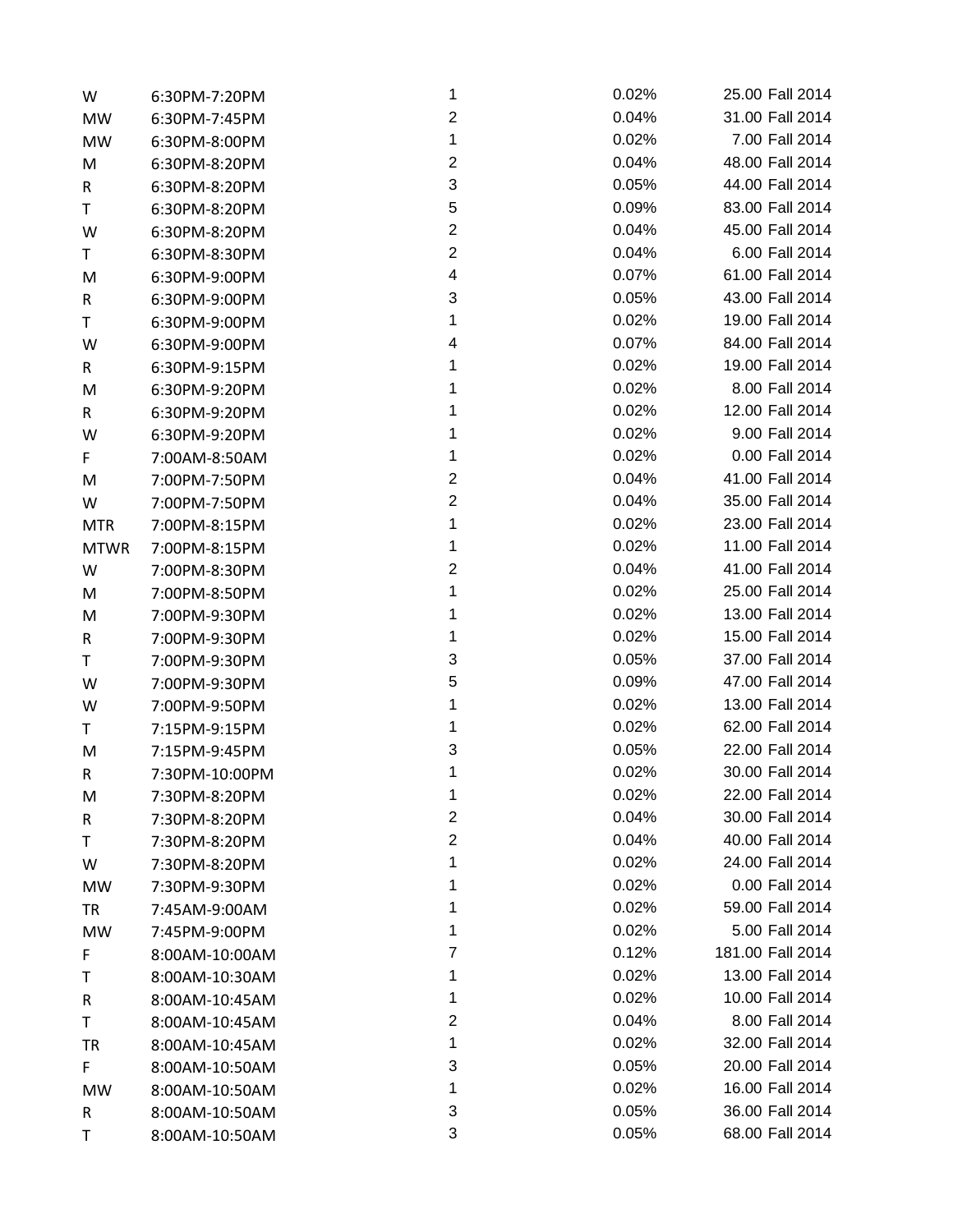| TR           | 8:00AM-10:50AM | 2                         | 0.04% | 13.00 Fall 2014    |
|--------------|----------------|---------------------------|-------|--------------------|
| W            | 8:00AM-10:50AM | $\boldsymbol{2}$          | 0.04% | 19.00 Fall 2014    |
| R            | 8:00AM-11:00AM | $\overline{2}$            | 0.04% | 16.00 Fall 2014    |
| W            | 8:00AM-11:00AM | 11                        | 0.19% | 90.00 Fall 2014    |
| F            | 8:00AM-11:50AM | 26                        | 0.46% | 232.00 Fall 2014   |
| R            | 8:00AM-11:50AM | 15                        | 0.26% | 210.00 Fall 2014   |
| W            | 8:00AM-11:50AM | 10                        | 0.18% | 240.00 Fall 2014   |
| <b>MTWRF</b> | 8:00AM-12:00PM | $\sqrt{5}$                | 0.09% | 691.00 Fall 2014   |
| S            | 8:00AM-12:00PM | 15                        | 0.26% | 170.00 Fall 2014   |
| S            | 8:00AM-4:50PM  | $\overline{2}$            | 0.04% | 51.00 Fall 2014    |
| F            | 8:00AM-5:00PM  | 10                        | 0.18% | 65.00 Fall 2014    |
| S            | 8:00AM-5:00PM  | 4                         | 0.07% | 22.00 Fall 2014    |
| F            | 8:00AM-8:50AM  | 9                         | 0.16% | 170.00 Fall 2014   |
| M            | 8:00AM-8:50AM  | $\mathbf 5$               | 0.09% | 97.00 Fall 2014    |
| <b>MRF</b>   | 8:00AM-8:50AM  | 1                         | 0.02% | 126.00 Fall 2014   |
| <b>MTWR</b>  | 8:00AM-8:50AM  | $\,6$                     | 0.11% | 173.00 Fall 2014   |
| <b>MW</b>    | 8:00AM-8:50AM  | 19                        | 0.33% | 585.00 Fall 2014   |
| <b>MWF</b>   | 8:00AM-8:50AM  | 57                        | 1.00% | 1,809.00 Fall 2014 |
| R            | 8:00AM-8:50AM  | 9                         | 0.16% | 247.00 Fall 2014   |
| RF           | 8:00AM-8:50AM  | 1                         | 0.02% | 136.00 Fall 2014   |
| T.           | 8:00AM-8:50AM  | 9                         | 0.16% | 229.00 Fall 2014   |
| TR           | 8:00AM-8:50AM  | 25                        | 0.44% | 599.00 Fall 2014   |
| W            | 8:00AM-8:50AM  | 10                        | 0.18% | 313.00 Fall 2014   |
| WF           | 8:00AM-8:50AM  | 12                        | 0.21% | 225.00 Fall 2014   |
| M            | 8:00AM-9:00AM  | $\ensuremath{\mathsf{3}}$ | 0.05% | 6.00 Fall 2014     |
| T            | 8:00AM-9:00AM  | $\overline{c}$            | 0.04% | 11.00 Fall 2014    |
| M            | 8:00AM-9:15AM  | 1                         | 0.02% | 15.00 Fall 2014    |
| MW           | 8:00AM-9:15AM  | 4                         | 0.07% | 0.00 Fall 2014     |
| R            | 8:00AM-9:15AM  | 4                         | 0.07% | 88.00 Fall 2014    |
| T            | 8:00AM-9:15AM  | 5                         | 0.09% | 114.00 Fall 2014   |
| TR           | 8:00AM-9:15AM  | 87                        | 1.53% | 2,061.00 Fall 2014 |
| TR           | 8:00AM-9:20AM  | $\mathbf{2}$              | 0.04% | 43.00 Fall 2014    |
| MW           | 8:00AM-9:30AM  | 1                         | 0.02% | 19.00 Fall 2014    |
| TR           | 8:00AM-9:30AM  | 1                         | 0.02% | 20.00 Fall 2014    |
| <b>MW</b>    | 8:00AM-9:45AM  | 1                         | 0.02% | 16.00 Fall 2014    |
| TR           | 8:00AM-9:45AM  | 1                         | 0.02% | 12.00 Fall 2014    |
| F.           | 8:00AM-9:50AM  | 4                         | 0.07% | 82.00 Fall 2014    |
| M            | 8:00AM-9:50AM  | 4                         | 0.07% | 199.00 Fall 2014   |
| MW           | 8:00AM-9:50AM  | 1                         | 0.02% | 58.00 Fall 2014    |
| <b>MWF</b>   | 8:00AM-9:50AM  | 3                         | 0.05% | 41.00 Fall 2014    |
| R            | 8:00AM-9:50AM  | $\mathbf{2}$              | 0.04% | 41.00 Fall 2014    |
| Τ            | 8:00AM-9:50AM  | 6                         | 0.11% | 264.00 Fall 2014   |
| W            | 8:00AM-9:50AM  | 4                         | 0.07% | 105.00 Fall 2014   |
| W            | 8:15AM-9:45AM  | 1                         | 0.02% | 18.00 Fall 2014    |
| TR           | 8:25AM-9:15AM  | 1                         | 0.02% | 19.00 Fall 2014    |
| MW           | 8:30AM-10:30AM | 1                         | 0.02% | 6.00 Fall 2014     |
| T            | 8:30AM-11:00AM | 2                         | 0.04% | 22.00 Fall 2014    |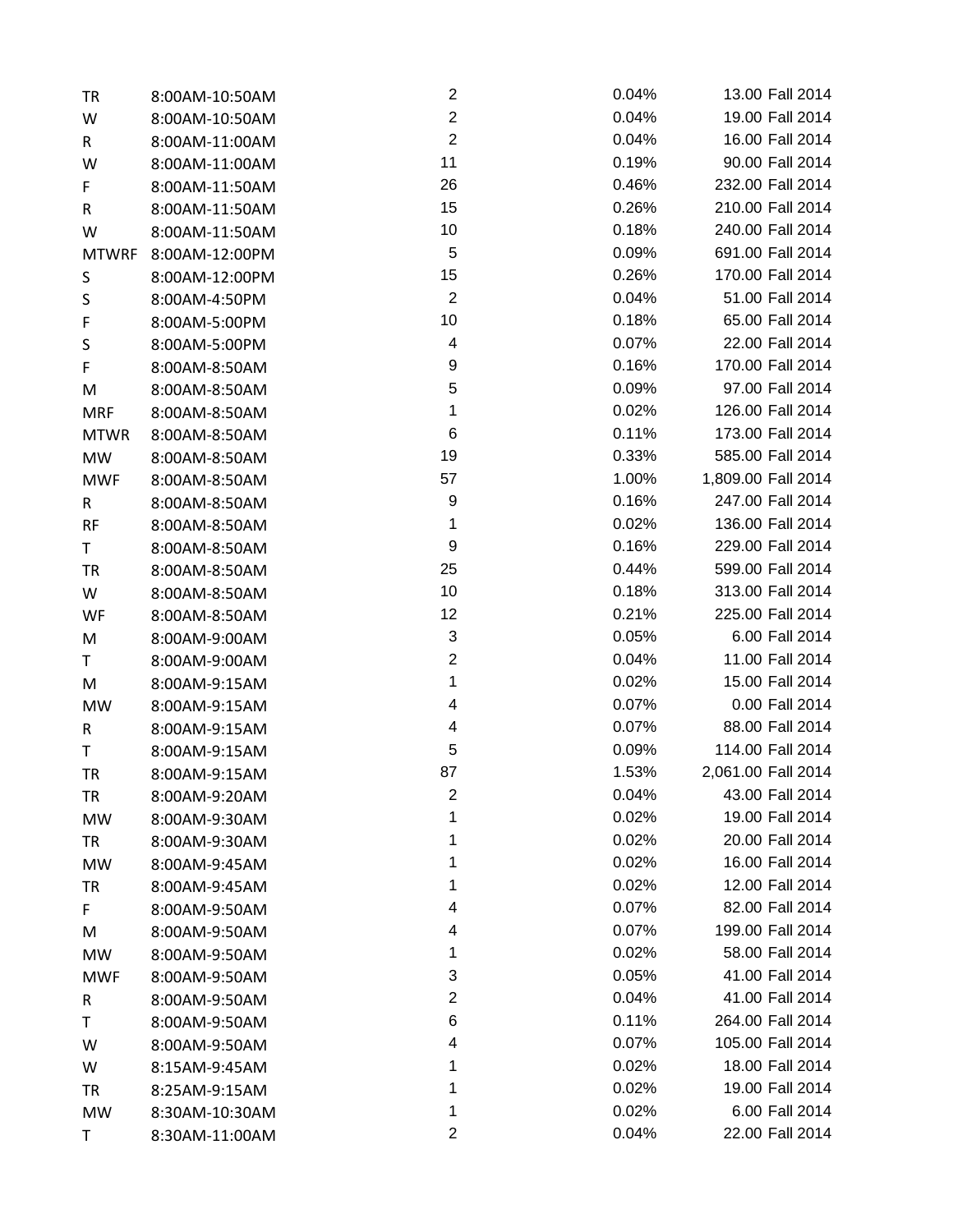| M           | 8:30AM-11:20AM | 1                       | 0.02% | 16.00 Fall 2014  |
|-------------|----------------|-------------------------|-------|------------------|
| TR          | 8:30AM-11:20AM | 1                       | 0.02% | 28.00 Fall 2014  |
| W           | 8:30AM-11:20AM | 1                       | 0.02% | 22.00 Fall 2014  |
| M           | 8:30AM-11:30AM | 11                      | 0.19% | 90.00 Fall 2014  |
| S           | 8:30AM-11:30AM | 5                       | 0.09% | 85.00 Fall 2014  |
| S           | 8:30AM-12:30PM | 5                       | 0.09% | 85.00 Fall 2014  |
| <b>TR</b>   | 8:30AM-9:20AM  | $\overline{2}$          | 0.04% | 35.00 Fall 2014  |
| W           | 8:30AM-9:45AM  | 1                       | 0.02% | 11.00 Fall 2014  |
| <b>MW</b>   | 8:30PM-10:00PM | 1                       | 0.02% | 9.00 Fall 2014   |
| F           | 9:00AM-1:00PM  | 1                       | 0.02% | 72.00 Fall 2014  |
| S           | 9:00AM-1:30PM  | 4                       | 0.07% | 60.00 Fall 2014  |
| MW          | 9:00AM-10:15AM | 4                       | 0.07% | 86.00 Fall 2014  |
| <b>MWF</b>  | 9:00AM-10:15AM | 1                       | 0.02% | 14.00 Fall 2014  |
| TR          | 9:00AM-10:15AM | 1                       | 0.02% | 34.00 Fall 2014  |
| <b>TR</b>   | 9:00AM-10:20AM | 1                       | 0.02% | 36.00 Fall 2014  |
| T           | 9:00AM-10:30AM | 3                       | 0.05% | 95.00 Fall 2014  |
| F           | 9:00AM-10:45AM | $\overline{\mathbf{c}}$ | 0.04% | 31.00 Fall 2014  |
| TR          | 9:00AM-10:45AM | 4                       | 0.07% | 44.00 Fall 2014  |
| F           | 9:00AM-10:50AM | 3                       | 0.05% | 104.00 Fall 2014 |
| M           | 9:00AM-10:50AM | 4                       | 0.07% | 101.00 Fall 2014 |
| MR          | 9:00AM-10:50AM | 1                       | 0.02% | 126.00 Fall 2014 |
| MW          | 9:00AM-10:50AM | 11                      | 0.19% | 235.00 Fall 2014 |
| <b>MWF</b>  | 9:00AM-10:50AM | 1                       | 0.02% | 41.00 Fall 2014  |
| R           | 9:00AM-10:50AM | 6                       | 0.11% | 175.00 Fall 2014 |
| T           | 9:00AM-10:50AM | 4                       | 0.07% | 93.00 Fall 2014  |
| TR          | 9:00AM-10:50AM | 9                       | 0.16% | 226.00 Fall 2014 |
| W           | 9:00AM-10:50AM | 6                       | 0.11% | 133.00 Fall 2014 |
| MW          | 9:00AM-11:00AM | $\mathbf{2}$            | 0.04% | 31.00 Fall 2014  |
| M           | 9:00AM-11:30AM | 8                       | 0.14% | 109.00 Fall 2014 |
| <b>MTWR</b> | 9:00AM-11:30AM | 1                       | 0.02% | 4.00 Fall 2014   |
| MW          | 9:00AM-11:30AM | $\overline{2}$          | 0.04% | 143.00 Fall 2014 |
| R           | 9:00AM-11:30AM | $\overline{\mathbf{c}}$ | 0.04% | 18.00 Fall 2014  |
| Τ           | 9:00AM-11:30AM | $\overline{c}$          | 0.04% | 10.00 Fall 2014  |
| TR          | 9:00AM-11:30AM | 4                       | 0.07% | 158.00 Fall 2014 |
| W           | 9:00AM-11:30AM | 12                      | 0.21% | 124.00 Fall 2014 |
| F           | 9:00AM-11:50AM | 6                       | 0.11% | 119.00 Fall 2014 |
| M           | 9:00AM-11:50AM | $\overline{7}$          | 0.12% | 124.00 Fall 2014 |
| MW          | 9:00AM-11:50AM | 10                      | 0.18% | 71.00 Fall 2014  |
| R           | 9:00AM-11:50AM | 4                       | 0.07% | 114.00 Fall 2014 |
| Τ           | 9:00AM-11:50AM | 4                       | 0.07% | 106.00 Fall 2014 |
| TR          | 9:00AM-11:50AM | 6                       | 0.11% | 61.00 Fall 2014  |
| W           | 9:00AM-11:50AM | 6                       | 0.11% | 115.00 Fall 2014 |
| F           | 9:00AM-12:00PM | 1                       | 0.02% | 8.00 Fall 2014   |
| W           | 9:00AM-12:00PM | 1                       | 0.02% | 4.00 Fall 2014   |
| S           | 9:00AM-3:00PM  | 4                       | 0.07% | 34.00 Fall 2014  |
| F           | 9:00AM-9:50AM  | 35                      | 0.62% | 798.00 Fall 2014 |
| M           | 9:00AM-9:50AM  | 14                      | 0.25% | 340.00 Fall 2014 |